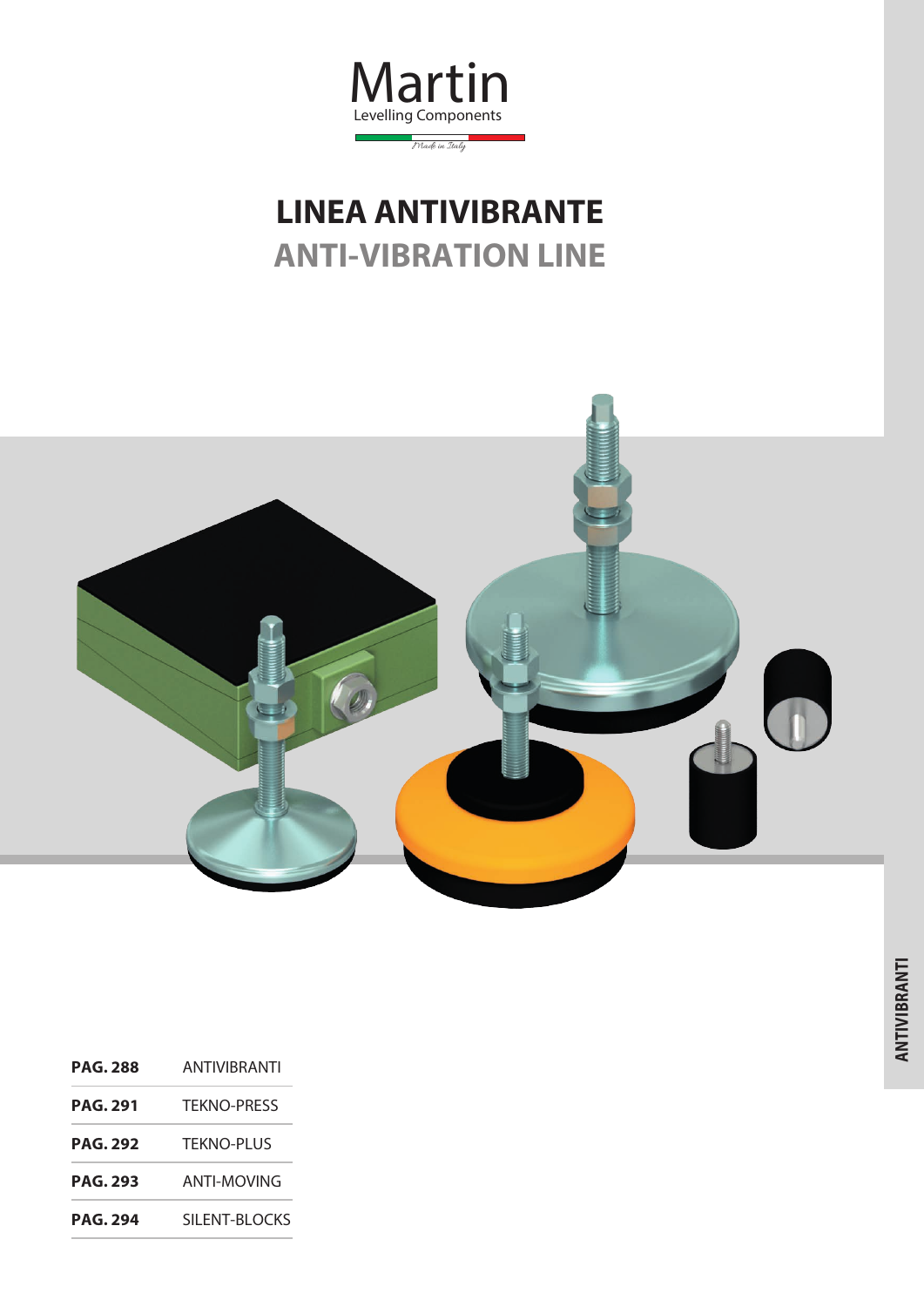

#### **Piede in Acciaio Zincato & Inox ANTIVIBRANTI**

**Caratteristiche: BASE VULCANIZZATA, STELO SNODATO 5°** *Features: VULCANIZED BASE, 5° ARTICULATED STEM* 





| <b>CODICE</b> |    |     |                  |    | DIMENSIONI PRINCIPALI - MAIN DIMENSIONS |    |     | <b>CARICO DINAMICO</b><br><b>DINAMIC LOAD</b> | <b>CARICO STATICO</b><br><b>STATIC LOAD</b> |
|---------------|----|-----|------------------|----|-----------------------------------------|----|-----|-----------------------------------------------|---------------------------------------------|
| <b>CODE</b>   | A  | B   | D                | Э  | F                                       | G  | н   | <b>NEWTON</b>                                 | <b>NEWTON</b>                               |
| 28000Z        | 28 | 75  | Ø80              | 8  | M <sub>12</sub>                         | 25 | 103 | 2500                                          | 4500                                        |
| 280001        | 28 | 75  | Ø80              | 8  | M <sub>12</sub>                         | 25 | 103 | 2500                                          | 4500                                        |
| 28020Z        | 28 | 100 | Ø80              | 9  | M14                                     | 25 | 128 | 2500                                          | 4500                                        |
| 280201        | 28 | 100 | Ø80              | 9  | M14                                     | 25 | 128 | 2500                                          | 4500                                        |
| 28030Z        | 31 | 75  | Ø <sub>100</sub> | 8  | M <sub>12</sub>                         | 28 | 106 | 5000                                          | 9000                                        |
| 280301        | 31 | 75  | Ø <sub>100</sub> | 8  | M <sub>12</sub>                         | 28 | 106 | 5000                                          | 9000                                        |
| 28040Z        | 31 | 125 | Ø <sub>100</sub> | 9  | M14                                     | 28 | 156 | 5000                                          | 9000                                        |
| 280401        | 31 | 125 | Ø <sub>100</sub> | 9  | M14                                     | 28 | 156 | 5000                                          | 9000                                        |
| 28050Z        | 31 | 125 | Ø <sub>100</sub> | 10 | M <sub>16</sub>                         | 28 | 156 | 5000                                          | 9000                                        |
| 280501        | 31 | 125 | Ø 100            | 10 | <b>M16</b>                              | 28 | 156 | 5000                                          | 9000                                        |
| 28060Z        | 35 | 125 | Ø 120            | 10 | M <sub>16</sub>                         | 32 | 160 | 6000                                          | 11000                                       |
| 280601        | 35 | 125 | Ø <sub>120</sub> | 10 | M16                                     | 32 | 160 | 6000                                          | 11000                                       |
| 28070Z        | 35 | 125 | Ø <sub>120</sub> | 13 | <b>M20</b>                              | 32 | 160 | 6000                                          | 11000                                       |
| 280701        | 35 | 125 | Ø <sub>120</sub> | 13 | <b>M20</b>                              | 32 | 160 | 6000                                          | 11000                                       |
| 28080Z        | 35 | 125 | Ø <sub>120</sub> | 16 | M24                                     | 32 | 160 | 6000                                          | 11000                                       |
| 280801        | 35 | 125 | Ø <sub>120</sub> | 16 | M24                                     | 32 | 160 | 6000                                          | 11000                                       |
| 28090Z        | 38 | 125 | Ø 150            | 10 | M <sub>16</sub>                         | 35 | 163 | 20000                                         | 35000                                       |
| 280901        | 38 | 125 | Ø 150            | 10 | M16                                     | 35 | 163 | 20000                                         | 35000                                       |
| 28100Z        | 38 | 125 | Ø 150            | 13 | <b>M20</b>                              | 35 | 163 | 20000                                         | 35000                                       |
| 281001        | 38 | 125 | Ø 150            | 13 | <b>M20</b>                              | 35 | 163 | 20000                                         | 35000                                       |
| 28110Z        | 38 | 125 | Ø 150            | 16 | <b>M24</b>                              | 35 | 163 | 20000                                         | 35000                                       |
| 281101        | 38 | 125 | Ø 150            | 16 | M24                                     | 35 | 163 | 20000                                         | 35000                                       |

Codice **Z** = acciaio zincato *Code Z = galvanized steel* Codice **I** = acciaio inossidabile *Code I = stainless steel*

• Materiale base: acciaio inox (AISI304) / zincato C40. Gomma vulcanizzata NBR 80 shore

• I valori dei carichi sopra riportati sono calcolati in condizioni statiche alla metà della lunghezza dello stelo filettato. Qualora s'intendesse utilizzare i supporti in presenza di vibrazioni o carichi in movimento, tali valori dovranno essere adeguatamente ridotti. Per ulteriori chiarimenti consultare il nostro ufficio tecnico. Ogni nostra responsabilità decade in caso di manomissioni o modifiche dei componenti.

- *Material: stainless steel base 1.4301; galvanized steel C40. Pad: vulcanized rubber NBR 80 shore*
- *Load values above mentioned have to be considered referring to static conditions calculated at the half of the screw length. In conditions of vibrations or in presence of dynamic loads these values should be reduced. For further information consult our technical office. We cannot accept responsibility for mounts that have been tampered or modified*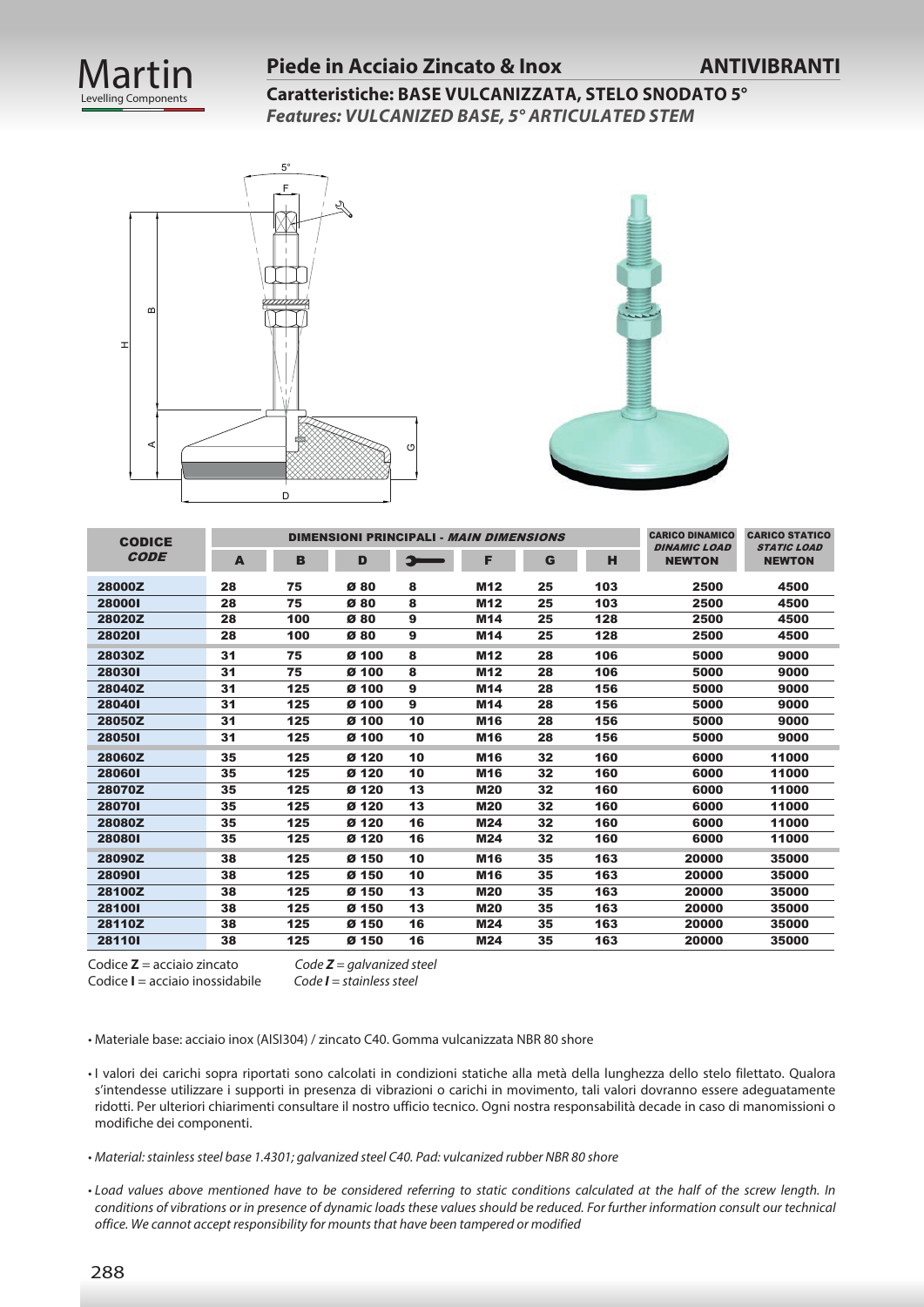#### **Piede in Acciaio Zincato, Verniciato & Inox ANTIVIBRANTI**

# Martin<br>Levelling Components

**Caratteristiche: BASE DAL PIENO, STELO FISSO** *Features: SOLID BASE, FIX STEM*





|                      |     |                  |    |                 | <b>DIMENSIONI PRINCIPALI - MAIN DIMENSIONS</b> |     | <b>CARICO DINAMICO</b>               | <b>CARICO STATICO</b>               |
|----------------------|-----|------------------|----|-----------------|------------------------------------------------|-----|--------------------------------------|-------------------------------------|
| CODICE - <i>CODE</i> | В   | D                |    | F               | G                                              | н   | <b>DINAMIC LOAD</b><br><b>NEWTON</b> | <b>STATIC LOAD</b><br><b>NEWTON</b> |
| <b>13180V</b>        | 83  | Ø84              | 8  | M <sub>12</sub> | 30                                             | 113 | 3000                                 | 6000                                |
| <b>13190V</b>        | 121 | Ø 104            | 9  | M14             | 34                                             | 155 | 6000                                 | 11000                               |
| <b>13200V</b>        | 125 | Ø 120            | 10 | <b>M16</b>      | 37                                             | 162 | 7000                                 | 13000                               |
| <b>13210V</b>        | 128 | Ø 140            | 10 | M16             | 45                                             | 173 | 8000                                 | 16000                               |
| <b>13220V</b>        | 135 | Ø 160            | 13 | <b>M20</b>      | 45                                             | 180 | 12000                                | 25000                               |
| <b>13230V</b>        | 135 | Ø <sub>180</sub> | 13 | <b>M20</b>      | 45                                             | 180 | 17000                                | 35000                               |
| <b>13232V</b>        | 135 | Ø 230            | 16 | M24             | 55                                             | 190 | 25000                                | 50000                               |

Codice **V** = verniciato giallo *Code V = yellow painted* 

|               |     |       |    | DIMENSIONI PRINCIPALI - MAIN DIMENSIONS |    |     | <b>CARICO DINAMICO</b>               | <b>CARICO STATICO</b>               |
|---------------|-----|-------|----|-----------------------------------------|----|-----|--------------------------------------|-------------------------------------|
| CODICE - CODE | В   | D     | -- |                                         | G  | н   | <b>DINAMIC LOAD</b><br><b>NEWTON</b> | <b>STATIC LOAD</b><br><b>NEWTON</b> |
| 13240Z        | 83  | Ø84   | 8  | M <sub>12</sub>                         | 30 | 113 | 3000                                 | 6000                                |
| 13250Z        | 121 | Ø 104 | 9  | M14                                     | 34 | 155 | 6000                                 | 11000                               |
| 13260Z        | 125 | Ø 120 | 10 | M <sub>16</sub>                         | 37 | 162 | 7000                                 | 13000                               |
| 13270Z        | 128 | Ø 140 | 10 | M <sub>16</sub>                         | 45 | 173 | 8000                                 | 16000                               |
| 13280Z        | 135 | Ø 160 | 13 | <b>M20</b>                              | 45 | 180 | 12000                                | 25000                               |
| 13290Z        | 135 | Ø 180 | 13 | <b>M20</b>                              | 45 | 180 | 17000                                | 35000                               |
| 13292Z        | 135 | Ø 230 | 16 | M24                                     | 55 | 190 | 25000                                | 50000                               |

Codice **Z** = zincato *Code Z = galvanized steel*

|                      |     |       | <b>DIMENSIONI PRINCIPALI - MAIN DIMENSIONS</b> |                 |    |     | <b>CARICO DINAMICO</b>               | <b>CARICO STATICO</b><br><b>STATIC LOAD</b><br><b>NEWTON</b> |
|----------------------|-----|-------|------------------------------------------------|-----------------|----|-----|--------------------------------------|--------------------------------------------------------------|
| CODICE - <i>CODE</i> | в   | D     | <b>The Company's Service</b>                   |                 | G  | н   | <b>DINAMIC LOAD</b><br><b>NEWTON</b> |                                                              |
| 133001               | 83  | Ø84   | 8                                              | M <sub>12</sub> | 30 | 113 | 3000                                 | 6000                                                         |
| 133101               | 121 | Ø 104 | 9                                              | M <sub>14</sub> | 34 | 155 | 6000                                 | 11000                                                        |
| 133201               | 125 | Ø 120 | 10                                             | M <sub>16</sub> | 37 | 162 | 7000                                 | 13000                                                        |
| 133301               | 128 | Ø 140 | 10                                             | M <sub>16</sub> | 45 | 173 | 8000                                 | 16000                                                        |
| 133401               | 135 | Ø 160 | 13                                             | <b>M20</b>      | 45 | 180 | 12000                                | 25000                                                        |
| 133501               | 135 | Ø 180 | 13                                             | <b>M20</b>      | 45 | 180 | 17000                                | 35000                                                        |

Codice **I** = inox *Code I = stainless steel*

• Materiale base: acciaio verniciato, zincato e inox (AISI 304). Materiale stelo: acciaio zincato e inox (AISI 304). Gomma NBR 80 shore

• Applicazioni: macchine utensili, presse, cesoie, macchine tipografiche, macchine di stampaggio a iniezione. Il piede di livellamento viene già fornito completo di 2 dadi , 1 rondella piana e 1 rondella dentata

• *Material: yellow painted/galvanized steel (C40) /stainless steel 1.4301base; galvanized / stainless steel screw 1.4301. Pad: rubber NBR 80 shore. The leveling is already provided with 2 nuts, 1 plain washer and 1 toothed washer.*

• *Application: machine tools; presses; injection molding machines; shearing machines.*

*For higher loads, an anti-vibration pad 90 shore could be also supplied.*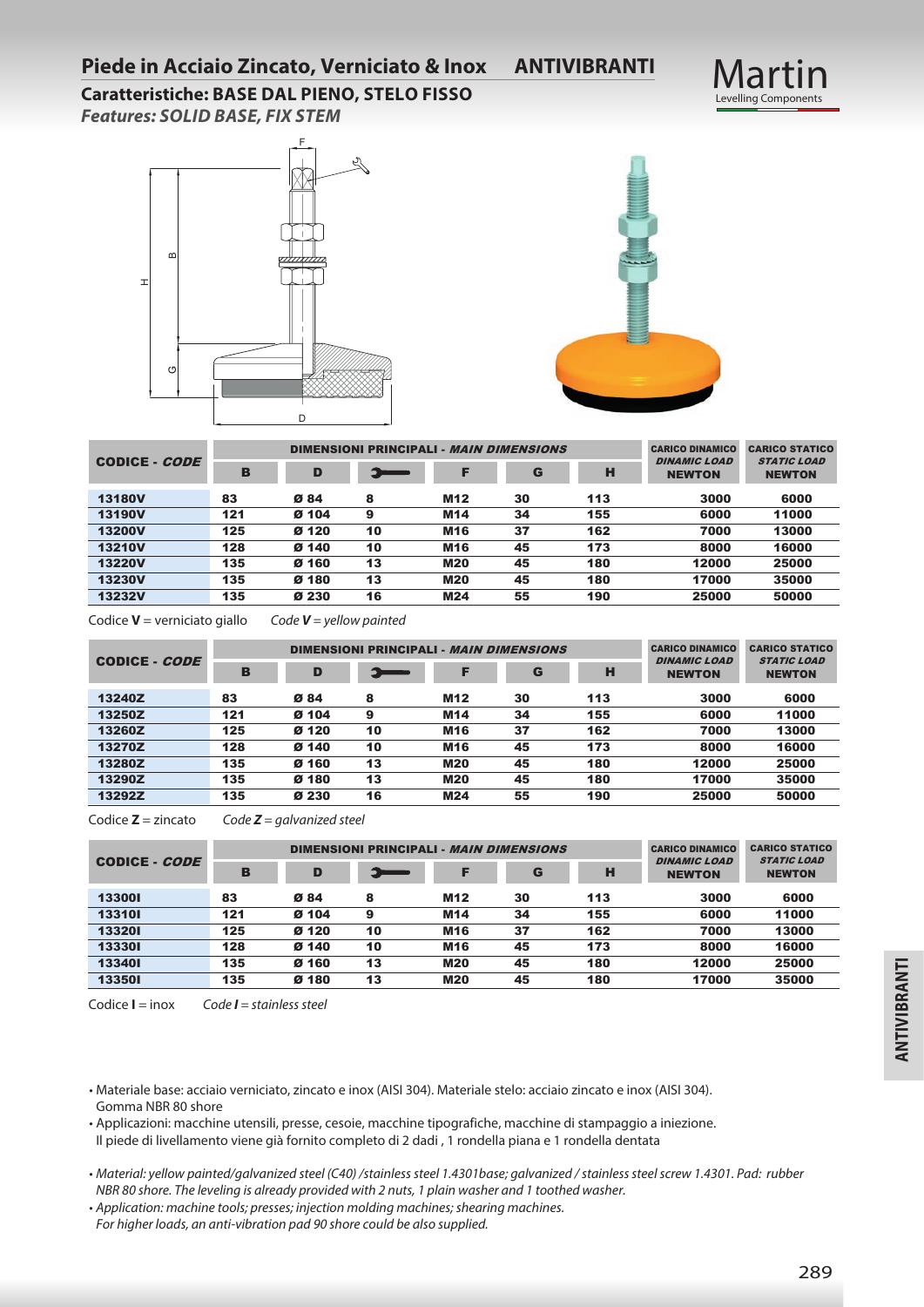





|                      |       |    | DIMENSIONI PRINCIPALI - <i>MAIN DIMENSIONS</i> | <b>CARICO DINAMICO</b>               | <b>CARICO STATICO</b>               |
|----------------------|-------|----|------------------------------------------------|--------------------------------------|-------------------------------------|
| CODICE - <i>CODE</i> | D     | G  | D <sub>1</sub>                                 | <b>DINAMIC LOAD</b><br><b>NEWTON</b> | <b>STATIC LOAD</b><br><b>NEWTON</b> |
| <b>13000V</b>        | Ø84   | 30 | 17                                             | 3000                                 | 6000                                |
| <b>13010V</b>        | Ø 104 | 34 | 19                                             | 6000                                 | 11000                               |
| <b>13020V</b>        | Ø 120 | 37 | 21                                             | 7000                                 | 13000                               |
| <b>13030V</b>        | Ø 140 | 45 | 22                                             | 8000                                 | 16000                               |
| <b>13040V</b>        | Ø 160 | 45 | 22                                             | 12000                                | 25000                               |
| <b>13050V</b>        | Ø 180 | 45 | 24                                             | 17000                                | 35000                               |
| <b>13060V</b>        | Ø 230 | 55 | 32                                             | 25000                                | 50000                               |

Codice **V** = verniciato giallo *Code V = yellow painted* 

|               |       |    | DIMENSIONI PRINCIPALI - <i>MAIN DIMENSIONS</i> | <b>CARICO DINAMICO</b>               | <b>CARICO STATICO</b>               |
|---------------|-------|----|------------------------------------------------|--------------------------------------|-------------------------------------|
| CODICE - CODE | D     | G  | D <sub>1</sub>                                 | <b>DINAMIC LOAD</b><br><b>NEWTON</b> | <b>STATIC LOAD</b><br><b>NEWTON</b> |
| 13060Z        | Ø 84  | 30 | 17                                             | 3000                                 | 6000                                |
| 13070Z        | Ø 104 | 34 | 19                                             | 6000                                 | 11000                               |
| 13080Z        | Ø 120 | 37 | 21                                             | 7000                                 | 13000                               |
| 13090Z        | Ø 140 | 45 | 22                                             | 8000                                 | 16000                               |
| 13100Z        | Ø 160 | 45 | 22                                             | 12000                                | 25000                               |
| 13110Z        | Ø 180 | 45 | 24                                             | 17000                                | 35000                               |
| 13120Z        | Ø 230 | 55 | 32                                             | 25000                                | 50000                               |

Codice **Z** = zincato *Code Z = galvanized steel*

|               |       | DIMENSIONI PRINCIPALI - MAIN DIMENSIONS |                | <b>CARICO DINAMICO</b>               | <b>CARICO STATICO</b>               |
|---------------|-------|-----------------------------------------|----------------|--------------------------------------|-------------------------------------|
| CODICE - CODE | D     | G                                       | D <sub>1</sub> | <b>DINAMIC LOAD</b><br><b>NEWTON</b> | <b>STATIC LOAD</b><br><b>NEWTON</b> |
| 131201        | Ø84   | 30                                      | 17             | 3000                                 | 6000                                |
| 131301        | Ø 104 | 34                                      | 19             | 6000                                 | 11000                               |
| 131401        | Ø 120 | 37                                      | 21             | 7000                                 | 13000                               |
| 131501        | Ø 140 | 45                                      | 22             | 8000                                 | 16000                               |
| 131601        | Ø 160 | 45                                      | 22             | 12000                                | 25000                               |
| 131701        | Ø 180 | 45                                      | 24             | 17000                                | 35000                               |

Codice **I** = inox *Code I = stainless steel*

• Materiale base: acciaio verniciato, zincato e inox (AISI 304). Materiale stelo: acciaio zincato e inox(AISI 304). Gomma NBR 80 shore

• Applicazioni: macchine utensili, presse, cesoie, macchine tipografiche, macchine di stampaggio a iniezione.

• *Material: yellow painted / galvanized/ stainless steel base 1.4301 with a niche as screw seat. Application: machine tools; presses; injection molding machines; shearing machines*

• *For higher loads, an anti-vibration pad 90 shore could be also supplied.*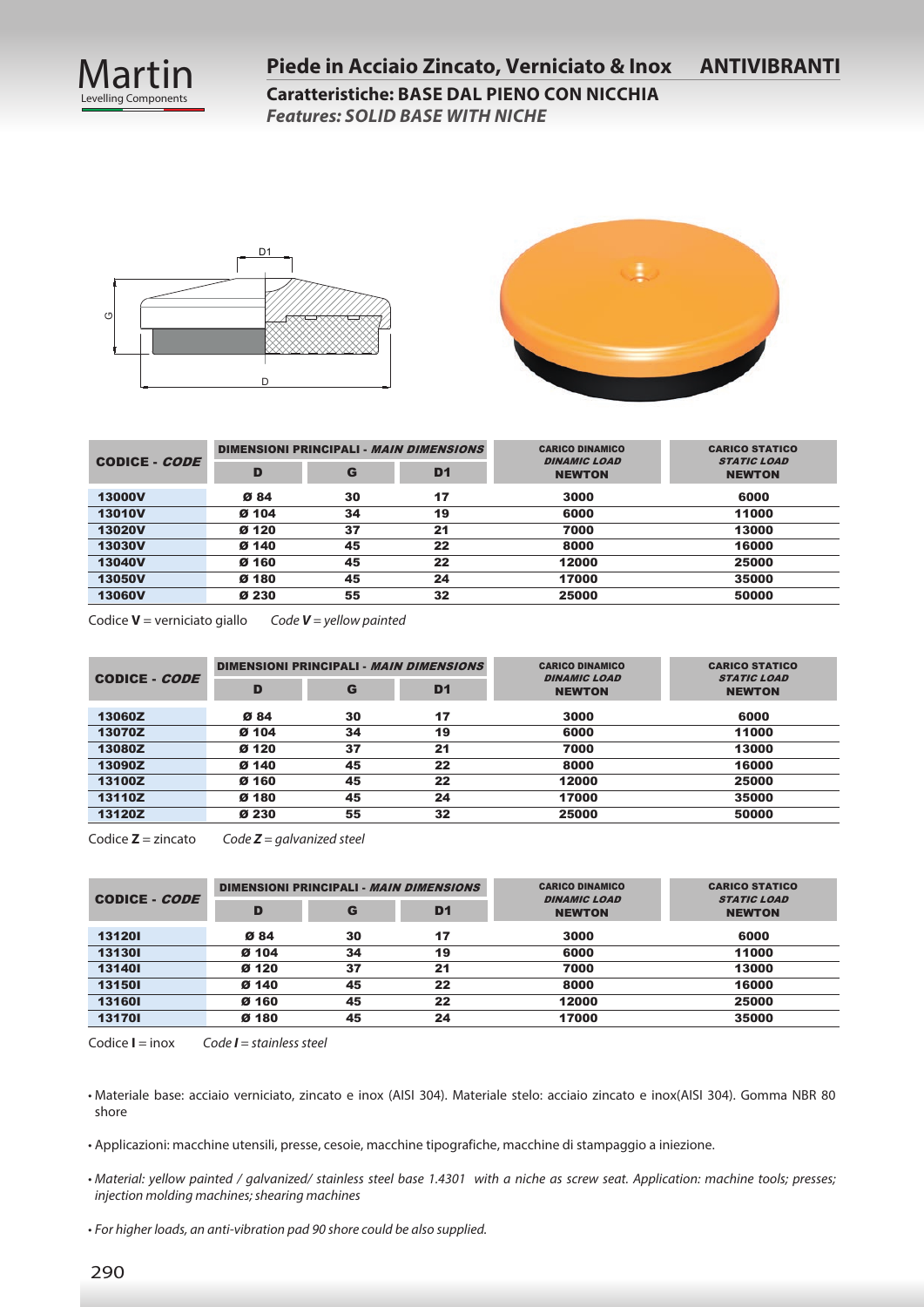#### **Piede in Acciaio Zincato TEKNO-PRESS**

#### **Caratteristiche: BASE REGOLABILE, VITE FISSA** *Features: ADJUSTABLE BASE, FIX STEM*





| CODICE - CODE |     |       |                | <b>DIMENSIONI PRINCIPALI - MAIN DIMENSIONS</b> |          |       |     | <b>CARICO DINAMICO</b><br><b>DINAMIC LOAD</b> | <b>CARICO STATICO</b><br><b>STATIC LOAD</b> |
|---------------|-----|-------|----------------|------------------------------------------------|----------|-------|-----|-----------------------------------------------|---------------------------------------------|
|               | в   | D     | D <sub>1</sub> | --                                             |          | G     | н   | <b>NEWTON</b>                                 | <b>NEWTON</b>                               |
| 14020         | 90  | Ø80   | 54             | 8                                              | M12x1.25 | 40-50 | 130 | 2500                                          | 5000                                        |
| 14025         | 85  | Ø 120 | 80             | 12                                             | M16x1.5  | 45-58 | 130 | 4000                                          | 10000                                       |
| 14030         | 136 | Ø 160 | 102            | 14                                             | M20x1.5  | 54-68 | 190 | 9000                                          | 20000                                       |
| 14035         | 135 | Ø 200 | 126            | 14                                             | M20x1.5  | 60-75 | 195 | 15000                                         | 35000                                       |

#### **Piede in Acciaio Verniciato CUNEO**

**Caratteristiche: BASE REGOLABILE A SCORRIMENTO** *Features: ADJUSTABLE SLIDING WEDGE*



| <b>CODICE -</b> | <b>DESCRIZIONE</b><br><b>CODE</b> |     | <b>DIMENSIONI PRINCIPALI - MAIN DIMENSIONS</b> |    |    |                      |    |          |                |    |     |            |               |
|-----------------|-----------------------------------|-----|------------------------------------------------|----|----|----------------------|----|----------|----------------|----|-----|------------|---------------|
|                 |                                   | L1  | L <sub>2</sub>                                 | н  |    | <b>H.MIN H.MAX D</b> |    | <b>F</b> | $\blacksquare$ | 12 |     | CH. ES.INT | <b>NEWTON</b> |
| 14040           | <b>PIEDE A CUNEO</b><br>150x150   | 150 | 150                                            | 63 | 58 | 68                   | 21 | M16      | 45             | 60 | -22 | 8          | 30000         |
| 14045           | <b>PIEDE A CUNEO</b><br>200x200   | 200 | 200                                            | 68 | 63 | 73                   | 21 | M16      | 65             | 80 | 24  | 10         | 50000         |

Martin<br>Levelling Components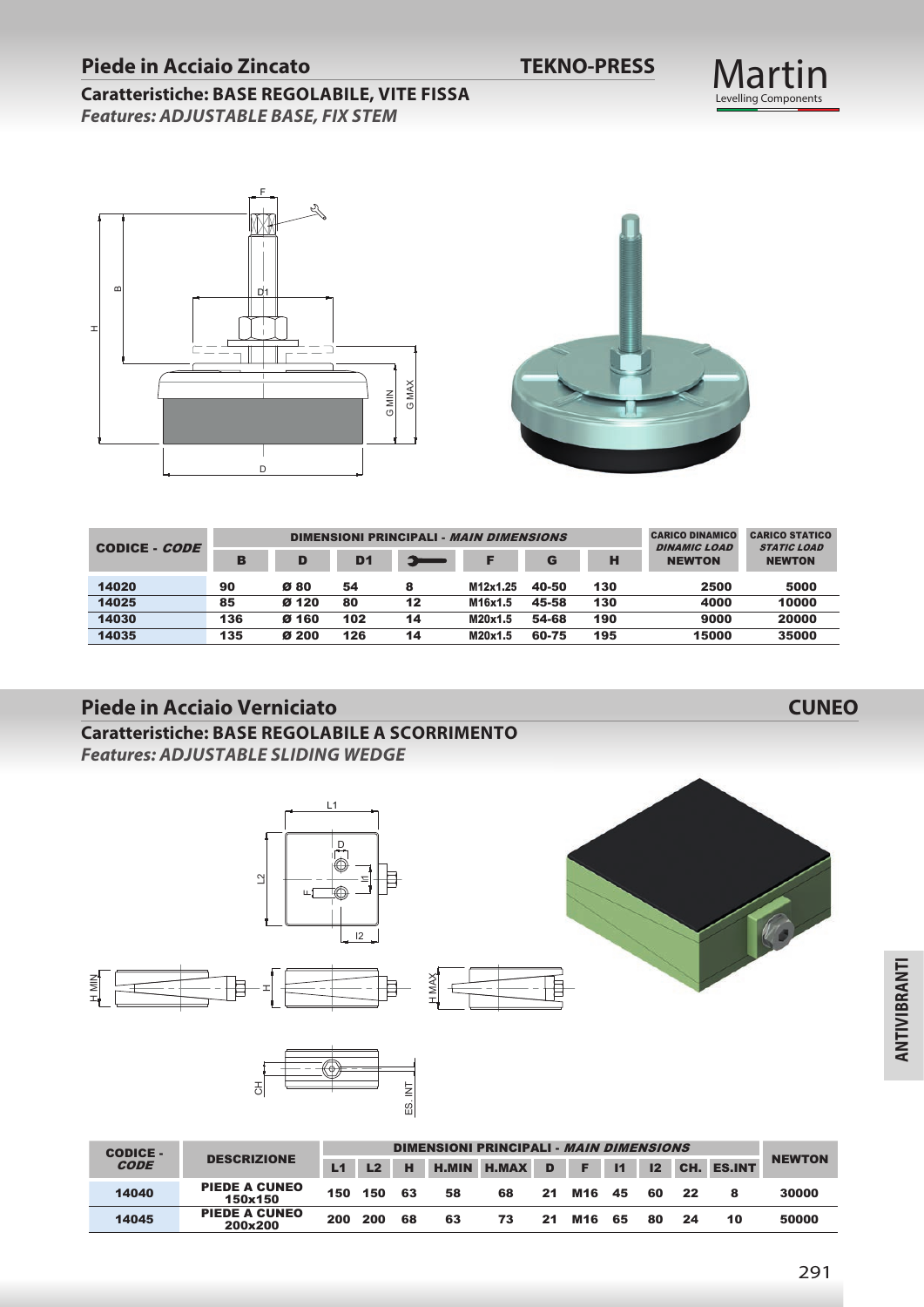

#### **Piede in Acciaio Verniciato TEKNO-PLUS**

**Caratteristiche: BASE DAL PIENO REGOLABILE, VITE FISSA** *Features: SOLID ADJUSTABLE BASE, FIX STEM*





| CODICE - CODE |     |       |      | DIMENSIONI PRINCIPALI - MAIN DIMENSIONS |                 |              |     | <b>CARICO DINAMICO</b><br><b>DINAMIC LOAD</b> | <b>CARICO STATICO</b><br><b>STATIC LOAD</b> |
|---------------|-----|-------|------|-----------------------------------------|-----------------|--------------|-----|-----------------------------------------------|---------------------------------------------|
|               | в   | D     | D1   | ا ها                                    |                 | G<br>MIN-MAX | н   | <b>NEWTON</b>                                 | <b>NEWTON</b>                               |
| 14050         | 110 | Ø 104 | Ø 60 | 9                                       | M14             | 43-58        | 153 | 6000                                          | 11000                                       |
| 14060         | 110 | Ø 123 | Ø 60 | 10                                      | M <sub>16</sub> | 43-58        | 153 | 7000                                          | 13000                                       |
| 14070         | 110 | Ø 140 | Ø80  | 10                                      | M <sub>16</sub> | 55-70        | 165 | 8000                                          | 16000                                       |
| 14080         | 110 | Ø 160 | Ø80  | 13                                      | <b>M20</b>      | 55-70        | 165 | 12000                                         | 25000                                       |
| 14090         | 110 | Ø 180 | Ø80  | 13                                      | <b>M20</b>      | 55-70        | 165 | 17000                                         | 35000                                       |

#### **N.B. Disponibile anche con vite testa esagonale**

#### **Teknoplus è stato progettato per rendere la regolazione molto precisa e semplice. La stessa si ottiene agendo solo sull'estremità quadra dello stelo filettato e bloccando il controdado.**

*Teknoplus system guarantees a precise and easy regulation of the anti-vibration mount: one has only to act on the square end of the screw, blocking the jam-nut.*

- Applicazioni: macchine utensili, presse, cesoie, macchine tipografiche, macchine di stampaggio a iniezione.
- Materiale base: acciaio verniciato colore giallo. Materiale stelo: acciaio zincato FE. Gomma antivibrante NBR 75 shore (per carichi maggiori, a richiesta gomma NBR 90 shore)
- Il piede di livellamento viene già fornito completo di 2 dadi, 1 rondella piana e 1 rondella dentata
- *Application: machine tools; presses; injection molding machines; shearing machines*
- *Material: painted steel base; galvanized steel screw. Pad: rubber NBR 75 shore (for higher loads, an anti-vibration pad 90 shore could be also supplied.)*
- *The leveling is already provided with 2 nuts, 1 plain washer and 1 toothed washer*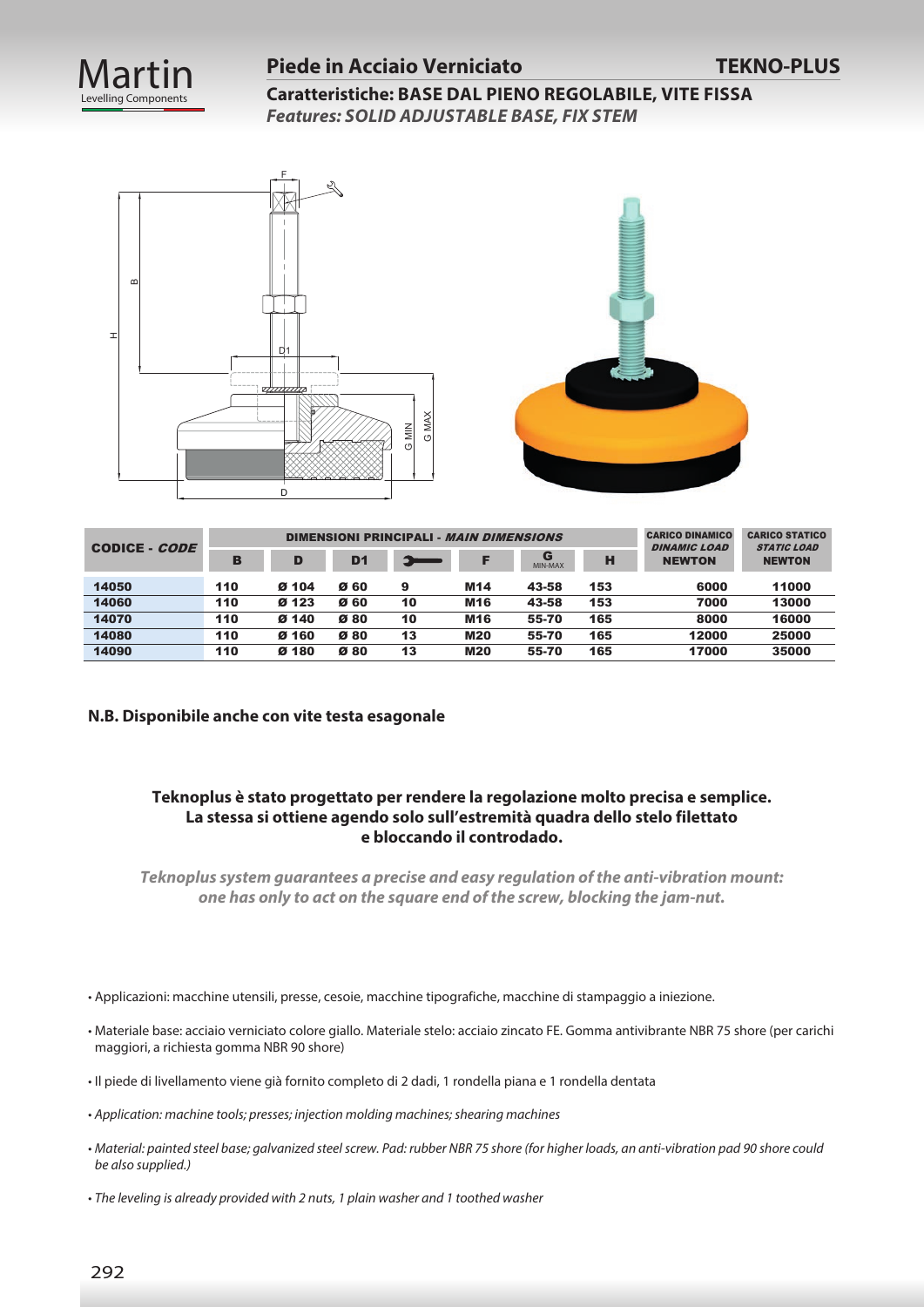#### **Piede in Acciaio Zincato ANTI-MOVING**

#### **Martin** Levelling Components

**Caratteristiche: BASE DAL PIENO REGOLABILE, VITE FISSA** *Features: SOLID ADJUSTABLE BASE, FIX STEM*



|                      |     |                |                 | DIMENSIONI PRINCIPALI - MAIN DIMENSIONS |       |     | <b>CARICO DINAMICO</b><br><b>DINAMIC LOAD</b> | <b>CARICO STATICO</b><br><i><b>STATIC LOAD</b></i> |  |
|----------------------|-----|----------------|-----------------|-----------------------------------------|-------|-----|-----------------------------------------------|----------------------------------------------------|--|
| CODICE - <i>CODE</i> |     | D <sub>1</sub> |                 |                                         | G     | н   | <b>NEWTON</b>                                 | <b>NEWTON</b>                                      |  |
| 14000                | 140 | 125            | M <sub>12</sub> |                                         | 60-66 | 110 | 9500                                          | 19500                                              |  |
| 14010                | 160 | 145            | M <sub>16</sub> | 10                                      | 60-66 | 133 | 14000                                         | 29000                                              |  |

**Anti-moving è stato progettato per risolvere problemi di antistaticità dovuti ad accelerazioni trasversali che creano squilibrio nella distribuzione del peso nei punti di appoggio della macchina. Modo d'uso: inserire il piattello tutto avvitato sotto il punto d'appoggio del basamento; avvitare dall'alto nel** 

**foro del basamento lo stelo filettato; per livellare la macchina agire sulla flangia superiore tramite i tre fori o spacchi**

*Anti moving has been designed to solve the problems of a tangential acceleration which may cause unbalance in the distribution of the weight on the bearing points of the machine.*

*Method of use: put the base with the flange completely screwed under the machine bed; from above screw the threaded stem in the hole of the machine bed; to level the machine act on the upper flange through the 3 holes or in the machined sapce.*

• Materiale. Struttura in acciaio zincato C40. Gomma a sezione Nbr 90 shore nera

<sup>•</sup> *Material: galvanized steel base C40. Pad: rubber NBR 90 shore*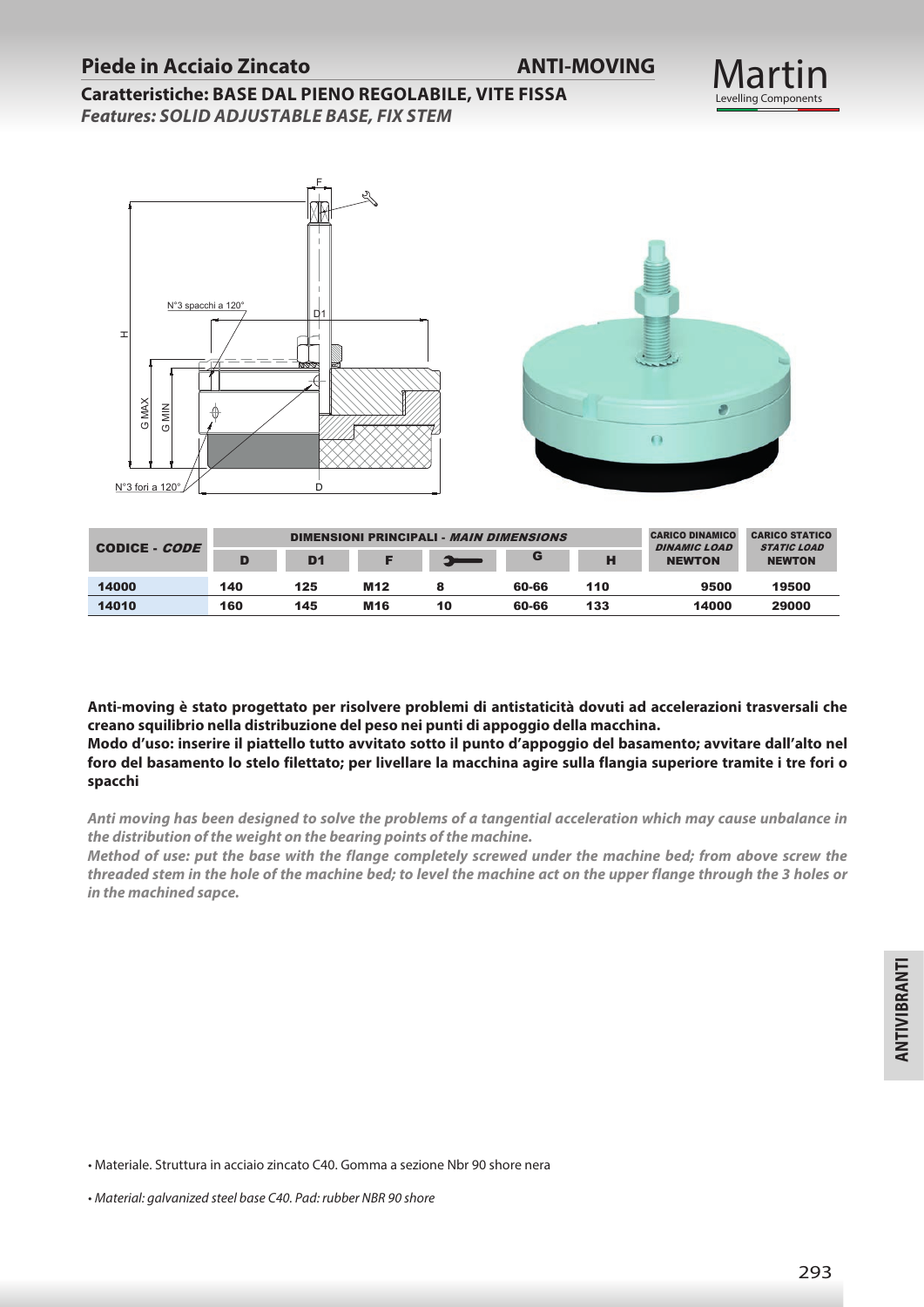

#### **Silent-Blocks Serie T ANTIVIBRANTI**

**Caratteristiche: MASCHIO/MASCHIO** *Features: MALE/MALE*

| <b>MODELLO</b>     | D          | Н.        | <b>FILETTO</b>                 | <b>FLESSIONE</b> | <b>CARICO</b>  |
|--------------------|------------|-----------|--------------------------------|------------------|----------------|
|                    | m/m        | m/m       | (G)                            | m/m              | Kq.            |
|                    |            |           |                                |                  |                |
| T10-10             | 10         | 10        | M4X10                          | 2                | 10             |
| T10-15             | 10         | 15        | M4X10                          | 3                | 8              |
| $T12,5-10$         | 13         | 10        | M5X12                          | 1,5              | 12             |
| $T12,5-15$         | 13         | 15        | M5X12                          | 3                | 10             |
| $T12,5-20$         | 13         | 20        | M5X12                          | 3,5              | 8              |
| T16-8              | 16         | 8         | M4X10 o M5X12                  | 1,5              | 15             |
| T16-10             | 16         | 10        | M4X10 o M5X12                  | 1,5              | 20             |
| T16-15             | 16         | 15        | M4X10 o M5X12                  | 3                | 20             |
| T16-20             | 16         | 20        | M4X10 o M5X12                  | $\overline{4}$   | 20             |
| T16-25             | 16         | 25        | M4X10 o M5X12                  | 5                | 15             |
| T20-10             | 20         | 10        | M6X13                          | $\overline{2}$   | 30             |
| $T20-15$           | 20         | 15        | M6X13                          | 3                | 25             |
| T20-20             | 20         | 20        | M6X18                          | $\overline{4}$   | 25             |
| T20-25             | 20         | 25        | M6X18                          | 5                | 25             |
| T20-30             | 20         | 30        | M6X18                          | $\overline{7}$   | 25             |
| $T25-10$           | 25<br>25   | 10<br>15  | M8X20 o M6X16                  | 1,5<br>3         | 50<br>50       |
| $T25-15$<br>T25-20 | 25         | 20        | M8X20 o M6X16<br>M8X20 o M6X16 | $\overline{4}$   | 50             |
| $T25-22$           | 25         | 22        | M8X20 o M6X16                  | $\overline{4}$   | 45             |
| $T25-25$           | 25         | 25        | M8X20 o M6X16                  | 5                | 40             |
| T25-30             | 25         | 30        | M8X20 o M6X16                  | 6                | 35             |
| T25-40             | 25         | 40        | M8X20 o M6X16                  | 10               | 50             |
| T30-10             | 30         | 10        | M8X20                          | 2                | 90             |
| T30-15             | 30         | 15        | M8X20                          | 3                | 90             |
| T30-20             | 30         | 20        | M8X20                          | $\overline{4}$   | 90             |
| T30-22             | 30         | 22        | M8X20                          | $\overline{4}$   | 90             |
| T30-25             | 30         | 25        | M8X20                          | 5                | 85             |
| T30-30             | 30         | 30        | M8X20                          | 6                | 80             |
| T30-40             | 30         | 40        | M8X20                          | 8                | 60             |
| T35-35             | 35         | 35        | M8X20                          | 8                | 90             |
| T40-20             | 40         | 20        | M10X25 o M8X20                 | $\overline{4}$   | 160            |
| T40-25             | 40         | 25        | M10X25 o M8X20                 | 6                | 155            |
| T40-28             | 40         | 28        | M10X25 o M8X20                 | 6                | 155            |
| T40-30             | 40         | 30        | M10X25 o M8X20                 | 8                | 150            |
| T40-35             | 40         | 35        | M10X25 o M8X20                 | 8                | 120            |
| T40-40             | 40         | 40        | M10X25 o M8X20                 | 10               | 120            |
| T40-45             | 40         | 45        | M10X25 o M8X20                 | 12               | 110            |
| T50-20             | 50         | 20        | M10X25                         | 4                | 250            |
| T50-25             | 50         | 25        | M10X25                         | 5,5              | 250            |
| T50-30             | 50         | 30        | M10X25                         | 8                | 250            |
| T50-35             | 50         | 35        | M10X25                         | 9                | 230            |
| T50-40             | 50         | 40        | M10X25                         | 10               | 220            |
| T50-45             | 50         | 45        | M10X25                         | 11               | 210            |
| T50-50             | 50         | 50        | M10X25                         | 12               | 200            |
| T50-55<br>T60-25   | 50<br>60   | 55<br>25  | M10X25                         | 13<br>5          | 200<br>400     |
| T60-35             | 60         | 35        | M10X30<br>M10X30               | $\overline{7}$   | 350            |
| T60-45             | 60         | 45        | M10X30                         | 10               | 300            |
| T60-60             | 60         | 60        | M10X30                         | 12               | 250            |
| T70-35             | 70         | 35        | M10X30                         | 7                | 450            |
| T70-50             | 70         | 50        | M10X30                         | 10               | 350            |
| T70-70             | 70         | 70        | M10X30                         | 13               | 300            |
| T75-25             | 75         | 25        | M12X35                         | 5                | 650            |
| T75-40             | 75         | 40        | M12X35                         | 9                | 500            |
| T75-45             | 75         | 45        | M12X35                         | 10               | 500            |
| T75-55             | 75         | 55        | M12X35                         | 13               | 450            |
| T80-30             | 80         | 30        | M14X35                         | 5,5              | 900            |
| T80-40             | 80         | 40        | M14X35                         | 9                | 600            |
| T80-50             | 80         | 50        | M14X35                         | 10               | 750            |
| T80-70             | 80         | 70        | M14X35                         | 15               | 550            |
| T95-40             | 95         | 40        | M16X45                         | 8                | 1.200          |
| T95-55             | 95         | 55        | M16X45                         | 11               | 1.000          |
| T95-60             | 95         | 60        | M16X45                         | 12               | 800            |
| T95-75             | 95         | 75        | M16X45                         | 13               | 700            |
| T100-40            | 100        | 40        | M16X45                         | 8                | 1.200          |
| T100-60            | 100        | 60        | M16X45                         | 15               | 1.100          |
| T100-75            | 100        | 75        | M16X45                         | 17               | 1.000          |
| T120-50            | 120        | 50        | M16X45                         | 9                | 1.500          |
| T120-75            | 120        | 75        | M16X45                         | 13               | 1.200          |
| T120-100           | 120        | 100<br>40 | M16X45                         | 16               | 1.000          |
| T130-40<br>T130-50 | 130<br>130 | 50        | M16X45<br>M16X45               | 6<br>9           | 1.900<br>1.600 |
| T130-75            | 130        | 75        | M16X45                         | 13               | 1.450          |
| T130-100           | 130        | 100       | M16X45                         | 16               | 1.200          |
| T150-50            | 150        | 50        | M16X45 o M20X50                | 9                | 1.800          |
| T150-60            | 150        | 60        | M16X45 o M20X50                | 14               | 2.200          |
| T150-75            | 150        | 75        | M16X45 o M20X50                | 16               | 2.000          |
| T150-100           | 150        | 100       | M16X45 o M20X50                | 16               | 1.400          |
| T150-120           | 150        | 120       | M16X45 o M20X50                | 16               | 1.300          |
| T150-140           | 150        | 140       | M16X45 o M20X50                | 16               | 1.200          |



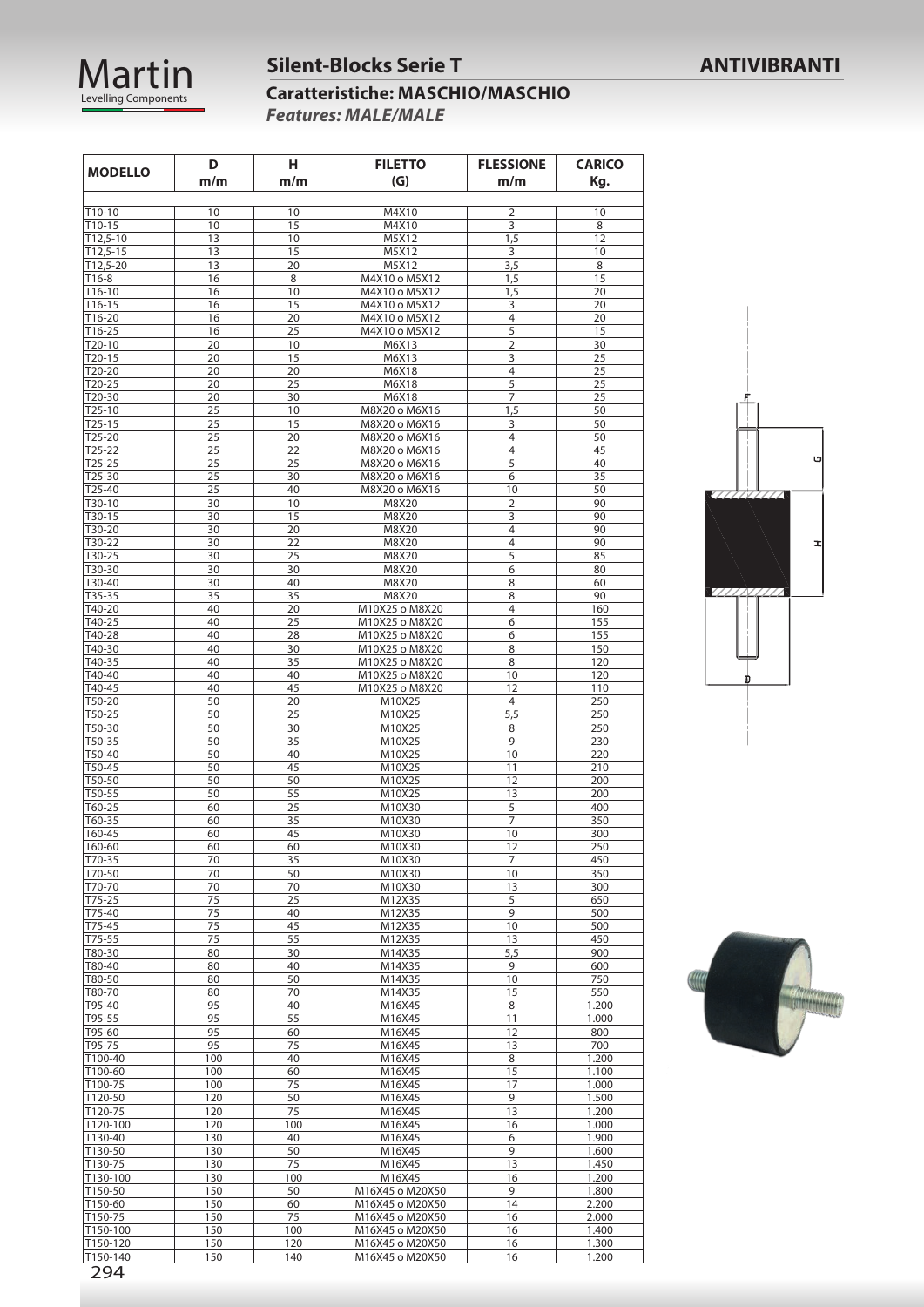#### **Silent-Blocks Serie H ANTIVIBRANTI**



#### **Caratteristiche: FEMMINA/FEMMINA**  *Features: FEMALE/FEMALE*

| <b>MODELLO</b>      | D<br>н.    |           | <b>FILETTO</b>             | <b>FLESSIONE</b> | <b>CARICO</b>  |
|---------------------|------------|-----------|----------------------------|------------------|----------------|
|                     | m/m        | m/m       | (G)                        | m/m              | Kg.            |
| H10-10              | 10         | 10        | M4                         | $\overline{2}$   | 10             |
| H10-15              | 10         | 15        | M4                         | 3                | 8              |
| H12,5-15            | 13         | 15        | M <sub>5</sub>             | 3                | 10             |
| H12,5-20            | 13         | 20        | M <sub>5</sub>             | 3,5              | 8              |
| H16-15              | 16         | 15        | M4 o M5                    | 3                | 20             |
| H16-20              | 16         | 20        | M4 o M5                    | $\overline{4}$   | 20             |
| H16-25              | 16         | 25        | M4 o M5                    | 5                | 15             |
| H <sub>20</sub> -15 | 20         | 15        | M6                         | 3                | 25             |
| H20-20              | 20         | 20        | M6                         | $\overline{4}$   | 25             |
| H20-25              | 20         | 25        | M <sub>6</sub>             | 5                | 25             |
| H20-30              | 20         | 30        | M <sub>6</sub>             | 7                | 25             |
| H25-15              | 25         | 15        | M8 o M6                    | 3                | 50             |
| H25-20              | 25         | 20        | M8 o M6                    | $\overline{4}$   | 50             |
| H25-22              | 25         | 22        | M8 o M6                    | 4                | 45             |
| H <sub>25</sub> -25 | 25         | 25        | M8 o M6                    | 5                | 40             |
| H25-30              | 25         | 30        | M8 o M6                    | 6                | 35             |
| H25-40              | 25         | 40        | M8 o M6                    | 10               | 50             |
| H30-15              | 30         | 15        | M8                         | 1,5              | 60             |
| H30-20              | 30         | 20        | M <sub>8</sub>             | 4                | 90             |
| H30-22              | 30         | 22        | M8                         | $\overline{4}$   | 90             |
| H30-25              | 30         | 25        | M <sub>8</sub>             | 5                | 85             |
| H30-30              | 30         | 30        | M <sub>8</sub>             | 6                | 80             |
| H30-40              | 30         | 40        | M <sub>8</sub>             | 8                | 60             |
| H35-35              | 35         | 35        | M <sub>8</sub><br>M10 o M8 | 8                | 90             |
| H40-20              | 40         | 20<br>25  |                            | 4<br>6           | 160            |
| H40-25<br>H40-28    | 40<br>40   | 28        | M10 o M8<br>M10 o M8       | 6                | 155<br>155     |
| H40-30              | 40         | 30        | M10 o M8                   | 8                | 150            |
| H40-35              | 40         | 35        | M10 o M8                   | 8                | 120            |
| H40-40              | 40         | 40        | M10 o M8                   | 10               | 120            |
| H40-45              | 40         | 45        | M10 o M8                   | 12               | 110            |
| H50-20              | 50         | 20        | M10                        | 4                | 250            |
| H50-25              | 50         | 25        | M10                        | 5,5              | 250            |
| H50-30              | 50         | 30        | M10                        | 8                | 250            |
| H50-35              | 50         | 35        | M10                        | 9                | 230            |
| H50-40              | 50         | 40        | M10                        | 10               | 220            |
| H50-45              | 50         | 45        | M10                        | 11               | 210            |
| H50-50              | 50         | 50        | M10                        | 12               | 200            |
| H50-55              | 50         | 55        | M10                        | 13               | 200            |
| H60-25              | 60         | 25        | M10                        | 5                | 400            |
| H60-35              | 60         | 35        | M10                        | 7                | 350            |
| H60-45              | 60         | 45        | M10                        | 10               | 300            |
| H60-60              | 60         | 60        | M10                        | 12               | 250            |
| H70-35              | 70         | 35        | M10                        | 7                | 450            |
| H70-50              | 70         | 50        | M10                        | 10               | 350            |
| H70-70              | 70         | 70        | M10                        | 13               | 300            |
| H75-25              | 75         | 25        | M12                        | 5                | 650            |
| H75-40              | 75         | 40        | M12                        | 9                | 500            |
| H75-45              | 75         | 45        | M12                        | 10               | 500            |
| H75-55              | 75         | 55        | M12                        | 13               | 450            |
| H80-30              | 80         | 30        | M14                        | 5,5              | 900            |
| H80-40              | 80         | 40        | M14                        | 9                | 600            |
| H80-50              | 80         | 50        | M14                        | 10               | 750            |
| H80-70              | 80         | 70        | M14                        | 15               | 550            |
| H95-40              | 95         | 40        | M16                        | 8                | 1.200          |
| H95-55              | 95         | 55        | M16                        | 11               | 1.000          |
| H95-60              | 95         | 60        | M16                        | 12               | 800            |
| H95-75              | 95         | 75        | M16                        | 13               | 700            |
| H100-40             | 100        | 40        | M16                        | 8                | 1.200          |
| H100-60             | 100        | 60        | M16                        | 15               | 1.100          |
| H100-75             | 100        | 75        | M16                        | 17               | 1.000          |
| H120-50             | 120        | 50        | M16                        | 9                | 1.500          |
| H120-75             | 120        | 75        | M16                        | 13               | 1.200          |
| H120-100            | 120        | 100<br>40 | M16                        | 16               | 1.000          |
| H130-40             | 130        | 50        | M16<br>M16                 | 6<br>9           | 1.900          |
| H130-50             | 130        |           |                            |                  | 1.600          |
| H130-75             | 130        | 75        | M16<br>M16                 | 13               | 1.450          |
| H130-100            | 130        | 100       |                            | 16<br>9          | 1.200          |
| H150-50             | 150        | 50        | M16 o M20                  | 14               | 1.800          |
| H150-60             | 150        | 60<br>75  | M16 o M20<br>M16 o M20     | 16               | 2.200          |
| H150-75<br>H150-100 | 150<br>150 | 100       |                            | 16               | 2.000<br>1.400 |
| H150-120            |            | 120       | M16 o M20<br>M16 o M20     | 16               | 1.300          |
| H150-140            | 150<br>150 | 140       | M16 o M20                  | 16               | 1.200          |
|                     |            |           |                            |                  |                |

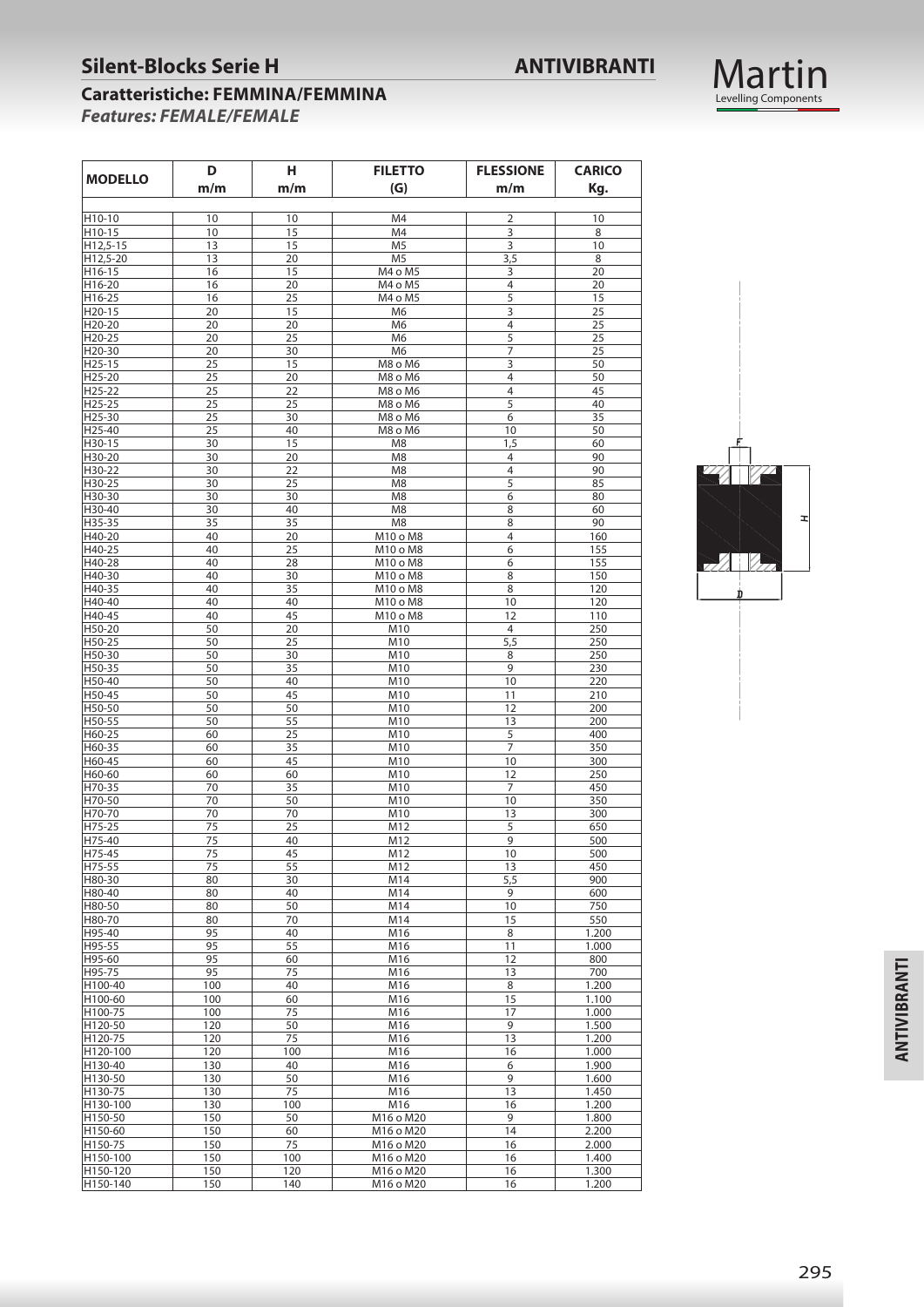

#### **Silent-Blocks Serie TH ANTIVIBRANTI**

#### **Caratteristiche: MASCHIO/FEMMINA** *Features: MALE/FEMALE*

| <b>MODELLO</b>         | н<br>D<br><b>FILETTO</b><br>m/m<br>(G)<br>m/m |            | <b>FLESSIONE</b><br>m/m            | <b>CARICO</b><br>Kg. |                |
|------------------------|-----------------------------------------------|------------|------------------------------------|----------------------|----------------|
|                        |                                               |            |                                    |                      |                |
| TH10-10                | 10                                            | 10         | M4X10                              | $\overline{2}$       | 10             |
| TH10-15<br>TH12,5-10   | 10<br>13                                      | 15<br>10   | M14X10<br>M5X12                    | 3<br>1,5             | 8<br>12        |
| TH12,5-15              | 13                                            | 15         | M5X12                              | 3                    | 10             |
| TH12,5-20              | 13                                            | 20         | M5X12                              | 3,5                  | 8              |
| TH16-8                 | 16                                            | 8          | M4X10 o M5X12                      | 1,5                  | 15             |
| TH16-10                | 16                                            | 10         | M4X10 o M5X12                      | 1,5                  | 20             |
| TH16-15                | 16                                            | 15         | M4X10 o M5X12                      | 3                    | 20             |
| TH16-20                | 16                                            | 20         | M4X10 o M5X12                      | 4                    | 20             |
| TH16-25                | 16                                            | 25         | M4X10 o M5X12                      | 5                    | 15             |
| TH20-10                | 20                                            | 10         | M6X16                              | $\overline{2}$       | 30             |
| TH20-15                | 20                                            | 15         | M6X13                              | 3                    | 25             |
| TH20-20                | 20                                            | 20         | M6X18                              | 4                    | 25             |
| TH20-25                | 20                                            | 25         | M6X18                              | 5                    | 25             |
| TH20-30                | 20                                            | 30         | M6X18                              | 7                    | 25             |
| TH25-10                | 25                                            | 10         | M8X20 o M6X16                      | 1,5                  | 50             |
| TH25-15<br>TH25-20     | 25<br>25                                      | 15<br>20   | M8X20 o M6X16                      | 3<br>$\overline{4}$  | 50<br>50       |
| TH25-22                | 25                                            | 22         | M8X20 o M6X16<br>M8X20 o M6X16     | 4                    | 45             |
| TH25-25                | 25                                            | 25         | M8X20 o M6X16                      | 5                    | 40             |
| TH25-30                | 25                                            | 30         | M8X20 o M6X16                      | 6                    | 35             |
| TH25-40                | 25                                            | 40         | M8X20 o M6X16                      | 10                   | 50             |
| TH30-15                | 30                                            | 15         | M8X20                              | 3                    | 90             |
| TH30-20                | 30                                            | 20         | M8X20                              | $\overline{4}$       | 90             |
| TH30-22                | 30                                            | 22         | M8X20                              | 4                    | 90             |
| TH30-25                | 30                                            | 25         | M8X20                              | 5                    | 85             |
| TH30-30                | 30                                            | 30         | M8X20                              | 6                    | 80             |
| TH30-40                | 30                                            | 40         | M8X20                              | 8                    | 60             |
| TH35-35                | 35                                            | 35         | M8X20                              | 8                    | 90             |
| TH40-20                | 40                                            | 20         | M10X25 o M8X20                     | $\overline{4}$       | 160            |
| TH40-25                | 40                                            | 25         | M10X25 o M8X20                     | 6                    | 155            |
| TH40-28                | 40                                            | 28         | M10X25 o M8X20                     | 6                    | 155            |
| TH40-30                | 40                                            | 30         | M10X25 o M8X20                     | 8                    | 150            |
| TH40-35                | 40                                            | 35         | M10X25 o M8X20                     | 8                    | 120            |
| TH40-40                | 40                                            | 40         | M10X25 o M8X20                     | 10                   | 120            |
| TH40-45                | 40                                            | 45         | M10X25 o M8X20                     | 12                   | 110            |
| TH50-20<br>TH50-25     | 50                                            | 20<br>25   | M10X25                             | 4                    | 250            |
| TH50-30                | 50<br>50                                      | 30         | M10X25<br>M10X25                   | 5,5<br>8             | 250<br>250     |
| TH50-35                | 50                                            | 35         | M10X25                             | 9                    | 230            |
| TH50-40                | 50                                            | 40         | M10X25                             | 10                   | 220            |
| TH50-45                | 50                                            | 45         | M10X25                             | 11                   | 210            |
| TH50-50                | 50                                            | 50         | M10X25                             | 12                   | 200            |
| TH50-55                | 50                                            | 55         | M10X25                             | 13                   | 200            |
| TH60-25                | 60                                            | 25         | M10X30                             | 5                    | 400            |
| TH60-35                | 60                                            | 35         | M10X30                             | 7                    | 350            |
| TH60-45                | 60                                            | 45         | M10X30                             | 10                   | 300            |
| TH60-60                | 60                                            | 60         | M10X30                             | 12                   | 250            |
| TH70-35                | 70                                            | 35         | M10X30                             | 7                    | 450            |
| TH70-50                | 70                                            | 50         | M10X30                             | 10                   | 350            |
| TH70-70                | 70                                            | 70         | M10X30                             | 13                   | 300            |
| TH75-25                | 75                                            | 25         | M12X35                             | 5                    | 650            |
| TH75-40                | 75                                            | 40         | M12X35                             | 9                    | 500            |
| TH75-45                | 75                                            | 45         | M12X35                             | 10                   | 500            |
| TH75-55                | 75                                            | 55         | M12X35                             | 13                   | 450            |
| TH80-30                | 80                                            | 30         | M14X35                             | 5,5                  | 900            |
| TH80-40<br>TH80-50     | 80<br>80                                      | 40<br>50   | M14X35<br>M14X35                   | 9<br>10              | 600<br>750     |
| TH80-70                | 80                                            | 70         | M14X35                             | 15                   | 550            |
| TH95-40                | 95                                            | 40         | M16X45                             | 8                    | 1.200          |
| TH95-55                | 95                                            | 55         | M16X45                             | 11                   | 1.000          |
| TH95-60                | 95                                            | 60         | M16X45                             | 12                   | 800            |
| TH95-75                | 95                                            | 75         | M16X45                             | 13                   | 700            |
| TH100-40               | 100                                           | 40         | M16X45                             | 8                    | 1.200          |
| TH100-60               | 100                                           | 60         | M16X45                             | 15                   | 1.100          |
| TH100-75               | 100                                           | 75         | M16X45                             | 17                   | 1.000          |
| TH120-50               | 120                                           | 50         | M16X45                             | 6                    | 1.500          |
| TH120-75               | 120                                           | 75         | M16X45                             | 13                   | 1.200          |
| TH120-100              | 120                                           | 100        | M16X45                             | 16                   | 1.000          |
| TH130-40               | 130                                           | 40         | M16X45                             | 6                    | 1.900          |
| TH130-50               | 130                                           | 50         | M16X45                             | 9                    | 1.600          |
| TH130-75               | 130                                           | 75         | M16X45                             | 13                   | 1.450          |
| TH130-100              | 130                                           | 100        | M16X45                             | 16                   | 1.200          |
| TH150-50               | 150                                           | 50         | M16X25 o M20X20                    | 9                    | 1.800          |
| TH150-60               | 150                                           | 60         | M16X25 o M20X20                    | 14                   | 2.200          |
| TH150-75               | 150                                           | 75         | M16X25 o M20X20                    | 16                   | 2.000          |
| TH150-100              | 150                                           | 100        | M16X25 o M20X20                    | 16                   | 1.400          |
| TH150-120<br>TH150-140 | 150<br>150                                    | 120<br>140 | M16X25 o M20X20<br>M16X25 o M20X20 | 16<br>16             | 1.300<br>1.200 |
|                        |                                               |            |                                    |                      |                |



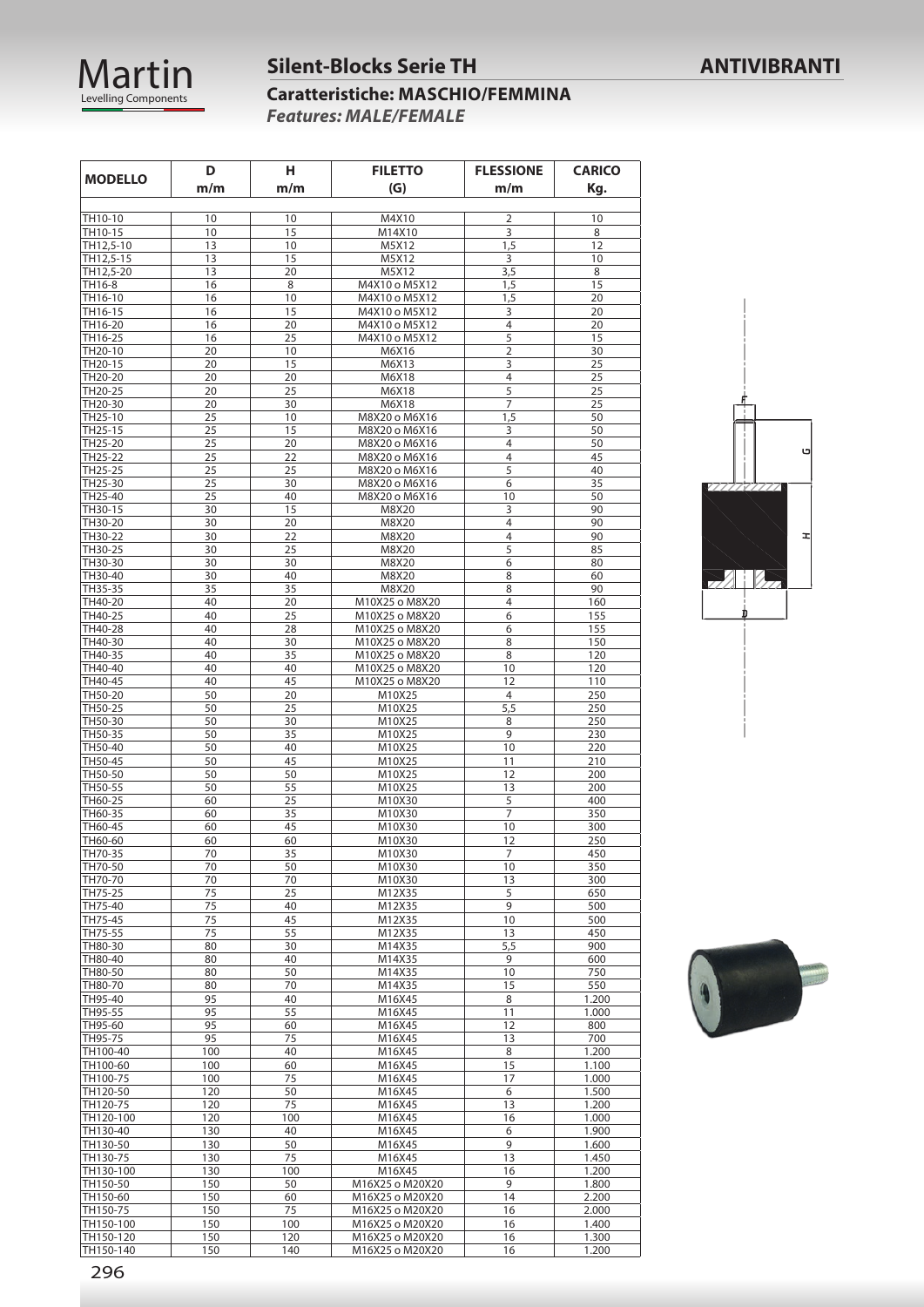#### **Silent-Blocks Serie TS ANTIVIBRANTI**



#### **Caratteristiche: MASCHIO**

*Features: MALE*

| <b>MODELLO</b> | Н.<br>D<br><b>FILETTO</b><br>m/m<br>(G)<br>m/m |     | <b>FLESSIONE</b><br>m/m | <b>CARICO</b><br>Kg. |       |
|----------------|------------------------------------------------|-----|-------------------------|----------------------|-------|
| TS10-10        | 10                                             | 10  | M4X10                   | $\overline{2}$       | 10    |
| TS10-15        | 10                                             | 15  | M4X10                   | 3                    | 8     |
| TS12,5-10      | 13                                             | 10  | M5X12                   | 1,5                  | 12    |
| TS12,5-15      | 13                                             | 15  | M5X12                   | 3                    | 10    |
| TS12,5-20      | 13                                             | 20  | M5X12                   | 3,5                  | 8     |
| TS16-8         | 16                                             |     |                         |                      |       |
| TS16-10        | 16                                             | 8   | M4X10 o M5X12           | 1,5                  | 15    |
|                |                                                | 10  | M4X10 o M5X12           | 1,5                  | 20    |
| TS16-15        | 16                                             | 15  | M4X10 o M5X12           | 3                    | 20    |
| TS16-20        | 16                                             | 20  | M4X10 o M5X12           | $\overline{4}$       | 20    |
| TS16-25        | 16                                             | 25  | M4X10 o M5X12           | 5                    | 15    |
| TS20-10        | 20                                             | 10  | M6X13                   | $\overline{2}$       | 30    |
| TS20-15        | 20                                             | 15  | M6X13                   | 3                    | 25    |
| TS20-20        | 20                                             | 20  | M6X18                   | $\overline{4}$       | 25    |
| TS20-25        | 20                                             | 25  | M6X18                   | 5                    | 25    |
| TS20-30        | 20                                             | 30  | M6X18                   | $\overline{7}$       | 25    |
| TS25-10        | 25                                             | 10  | M8X20 o M6X16           | 1,5                  | 50    |
| TS25-15        | 25                                             | 15  | M8X20 o M6X16           | 3                    | 50    |
| TS25-20        | 25                                             | 20  | M8X20 o M6X16           | $\overline{4}$       | 50    |
| TS25-22        | 25                                             | 22  | M8X20 o M6X16           | 4                    | 45    |
| TS25-25        | 25                                             | 25  | M8X20 o M6X16           | 5                    | 40    |
| TS25-30        | 25                                             | 30  | M8X20 o M6X16           | 6                    | 35    |
| TS25-40        | 25                                             | 40  | M8X20 o M6X16           | 10                   | 50    |
| TS30-10        | 30                                             | 10  | M8X20                   | $\overline{2}$       | 90    |
|                |                                                |     |                         |                      | 90    |
| TS30-15        | 30                                             | 15  | M8X20                   | 3                    |       |
| TS30-20        | 30                                             | 20  | M8X20                   | $\overline{4}$       | 90    |
| TS30-22        | 30                                             | 22  | M8X20                   | $\overline{4}$       | 90    |
| TS30-25        | 30                                             | 25  | M8X20                   | 5                    | 85    |
| TS30-30        | 30                                             | 30  | M8X20                   | 6                    | 80    |
| TS30-40        | 30                                             | 40  | M8X20                   | 8                    | 60    |
| TS35-35        | 35                                             | 35  | M8X20                   | 8                    | 90    |
| TS40-20        | 40                                             | 20  | M10X25 o M8X20          | $\overline{4}$       | 160   |
| TS40-25        | 40                                             | 25  | M10X25 o M8X20          | 6                    | 155   |
| TS40-28        | 40                                             | 28  | M10X25 o M8X20          | 6                    | 155   |
| TS40-30        | 40                                             | 30  | M10X25 o M8X20          | 8                    | 150   |
| TS40-35        | 40                                             | 35  | M10X25 o M8X20          | 8                    | 120   |
| TS40-40        | 40                                             | 40  | M10X25 o M8X20          | 10                   | 120   |
| TS40-45        | 40                                             | 45  | M10X25 o M8X20          | 12                   | 110   |
| TS50-20        | 50                                             | 20  | M10X25                  | 4                    | 250   |
| TS50-25        | 50                                             | 25  | M10X25                  | 5,5                  | 250   |
|                |                                                |     |                         |                      |       |
| TS50-30        | 50                                             | 30  | M10X25                  | 8                    | 250   |
| TS50-35        | 50                                             | 35  | M10X25                  | 9                    | 230   |
| TS50-40        | 50                                             | 40  | M10X25                  | 10                   | 220   |
| TS50-45        | 50                                             | 45  | M10X25                  | 11                   | 210   |
| TS50-50        | 50                                             | 50  | M10X25                  | 12                   | 200   |
| TS50-55        | 50                                             | 55  | M10X25                  | 13                   | 200   |
| TS60-25        | 60                                             | 25  | M10X30                  | 5                    | 400   |
| TS60-35        | 60                                             | 35  | M10X30                  | 77                   | 350   |
| TS60-45        | 60                                             | 45  | M10X30                  | 10                   | 300   |
| TS60-60        | 60                                             | 60  | M10X30                  | 12                   | 250   |
| TS70-35        | 70                                             | 35  | M10X30                  | 7                    | 450   |
| TS70-50        | 70                                             | 50  | M10X30                  | 10                   | 350   |
| TS70-70        | 70                                             | 70  | M10X30                  | 13                   | 300   |
| TS75-25        | 75                                             | 25  | M12X35                  | 5                    | 650   |
| TS75-40        | 75                                             | 40  | M12X35                  | 9                    | 500   |
| TS75-45        | 75                                             | 45  | M12X35                  | 10                   | 500   |
| TS75-55        | 75                                             | 55  | M12X35                  | 13                   | 450   |
| TS80-30        | 80                                             | 30  | M14X35                  | 5,5                  | 900   |
| TS80-40        |                                                |     |                         |                      |       |
|                | 80                                             | 40  | M14X35                  | 9                    | 600   |
| TS80-50        | 80                                             | 50  | M14X35                  | 10                   | 750   |
| TS80-70        | 80                                             | 70  | M14X35                  | 15                   | 550   |
| TS95-40        | 95                                             | 40  | M16X45                  | 8                    | 1.200 |
| TS95-55        | 95                                             | 55  | M16X45                  | 11                   | 1.000 |
| TS95-60        | 95                                             | 60  | M16X45                  | 12                   | 800   |
| TS95-75        | 95                                             | 75  | M16X45                  | 13                   | 700   |
| TS100-40       | 100                                            | 40  | M16X45                  | 8                    | 1.200 |
| TS100-60       | 100                                            | 60  | M16X45                  | 15                   | 1.100 |
| TS100-75       | 100                                            | 75  | M16X45                  | 17                   | 1.000 |
| TS120-50       | 120                                            | 50  | M16X45                  | 9                    | 1.500 |
| TS120-75       | 120                                            | 75  | M16X45                  | 13                   | 1.200 |
| TS120-100      | 120                                            | 100 | M16X45                  | 16                   | 1.000 |
| TS130-40       | 130                                            | 40  | M16X45                  | 6                    | 1.900 |
|                |                                                |     |                         |                      |       |
| TS130-50       | 130                                            | 50  | M16X45                  | 9                    | 1.600 |
| TS130-75       | 130                                            | 75  | M16X45                  | 13                   | 1.450 |
| TS130-100      | 130                                            | 100 | M16X45                  | 16                   | 1.200 |
| TS150-50       | 150                                            | 50  | M16X25 o M20X20         | 9                    | 1.800 |
| TS150-60       | 150                                            | 60  | M16X25 o M20X20         | 14                   | 2.200 |
| TS150-75       | 150                                            | 75  | M16X25 o M20X20         | 16                   | 2.000 |
| TS150-100      | 150                                            | 100 | M16X25 o M20X20         | 16                   | 1.400 |
| TS150-120      | 150                                            | 120 | M16X25 o M20X20         | 16                   | 1.300 |
| TS150-140      | 150                                            | 140 | M16X25 o M20X20         | 16                   | 1.200 |



Martin<br>Levelling Components

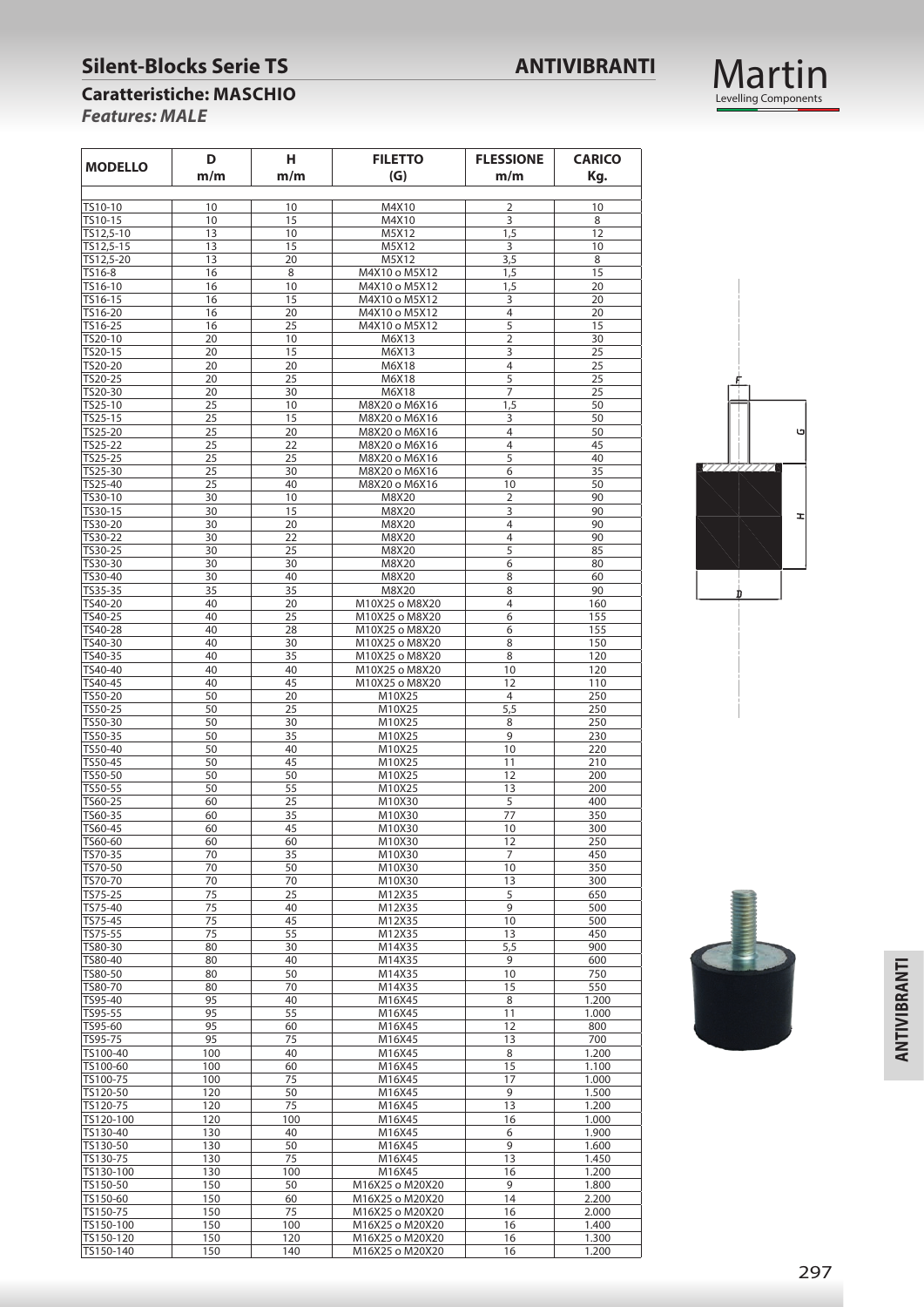

### **Silent-Blocks Serie HS ANTIVIBRANTI**

| <b>Caratteristiche: FEMMINA</b> |
|---------------------------------|
| <b>Features: FEMALE</b>         |

| <b>MODELLO</b>         | D        | н          | <b>FILETTO</b>       | <b>FLESSIONE</b> | <b>CARICO</b> |
|------------------------|----------|------------|----------------------|------------------|---------------|
|                        | m/m      | m/m        | (G)                  | m/m              | Kg.           |
|                        |          |            |                      |                  |               |
| HS10-10                | 10       | 10         | M4                   | 2                | 10            |
| HS10-15                | 10       | 15         | M4                   | 3                | 8             |
| HS12,5-10              | 13       | 10         | M <sub>5</sub>       | 1,5              | 12            |
| HS12,5-15              | 13       | 15         | M <sub>5</sub>       | 3                | 10            |
| HS12,5-20              | 13       | 20         | M <sub>5</sub>       | 3,5              | 20            |
| HS16-8                 | 16       | 8          | M4 o M5              | 1,5              | 15            |
| HS16-10                | 16       | 10         | M4 o M5              | 1,5              | 20            |
| HS16-15<br>HS16-20     | 16       | 15<br>20   | M4 o M5              | 3<br>4           | 20            |
| HS16-25                | 16<br>16 | 25         | M4 o M5<br>M4 o M5   | 5                | 20<br>15      |
| HS20-10                | 20       | 10         | M <sub>6</sub>       | $\overline{2}$   | 30            |
| HS20-15                | 20       | 15         | M <sub>6</sub>       | 3                | 25            |
| HS20-20                | 20       | 20         | M6                   | 4                | 25            |
| HS20-25                | 20       | 25         | M <sub>6</sub>       | 5                | 25            |
| HS20-30                | 20       | 30         | M <sub>6</sub>       | 7                | 25            |
| HS25-10                | 25       | 10         | M8 o M6              | 1,5              | 50            |
| HS25-15                | 25       | 15         | M8 o M6              | 3                | 50            |
| HS25-20                | 25       | 20         | M8 o M6              | 4                | 50            |
| HS25-22                | 25       | 22         | M8 o M6              | 4                | 45            |
| HS25-25                | 25       | 25         | M8 o M6              | 5                | 40            |
| HS25-30                | 25       | 30         | M8 o M6              | 6                | 35            |
| HS25-40                | 25       | 40         | M8 o M6              | 10               | 50            |
| HS30-10                | 30       | 10         | M <sub>8</sub>       | 2                | 90            |
| HS30-15                | 30       | 15         | M <sub>8</sub>       | 3                | 90            |
| HS30-20                | 30       | 20         | M <sub>8</sub>       | 4                | 90            |
| HS30-22                | 30       | 22         | M <sub>8</sub>       | 4                | 90            |
| HS30-25                | 30       | 25         | M8                   | 5                | 85            |
| HS30-30                | 30       | 30         | M <sub>8</sub>       | 6                | 80            |
| HS30-40                | 30       | 40         | M8                   | 8                | 60            |
| HS35-35                | 35       | 35         | M <sub>8</sub>       | 8                | 90            |
| HS40-20                | 40       | 20         | M10 o M8             | 4<br>6           | 160           |
| HS40-25<br>HS40-28     | 40<br>40 | 25<br>28   | M10 o M8<br>M10 o M8 | 6                | 155<br>155    |
| HS40-30                | 40       | 30         | M10 o M8             | 8                | 150           |
| HS40-35                | 40       | 35         | M10 o M8             | 8                | 120           |
| HS40-40                | 40       | 40         | M10 o M8             | 10               | 120           |
| HS40-45                | 40       | 45         | M10 o M8             | 12               | 110           |
| HS50-20                | 50       | 20         | M10                  | 4                | 250           |
| HS50-25                | 50       | 25         | M10                  | 5,5              | 250           |
| HS50-30                | 50       | 30         | M10                  | 8                | 250           |
| HS50-35                | 50       | 35         | M10                  | 9                | 230           |
| HS50-40                | 50       | 40         | M10                  | 10               | 220           |
| HS50-45                | 50       | 45         | M10                  | 11               | 210           |
| HS50-50                | 50       | 50         | M10                  | 12               | 200           |
| HS50-55                | 50       | 55         | M10                  | 13               | 200           |
| HS60-25                | 60       | 25         | M10                  | 5                | 400           |
| HS60-35                | 60       | 35         | M10                  | 7                | 350           |
| HS60-45                | 60       | 45         | M10                  | 10               | 300           |
| HS60-60                | 60       | 60         | M10                  | 12               | 250           |
| HS70-35                | 70       | 35         | M10                  | 7                | 450           |
| HS70-50                | 70       | 50         | M10                  | 10               | 350           |
| HS70-70                | 70       | 70         | M10                  | 13               | 300           |
| HS75-25<br>HS75-40     | 75<br>75 | 25<br>40   | M12<br>M12           | 5<br>9           | 650<br>500    |
| HS75-45                | 75       | 45         | M12                  | 10               | 500           |
| HS75-55                | 75       | 55         | M12                  | 13               | 450           |
| HS80-30                | 80       | 30         | M14                  | 5,5              | 900           |
| HS80-40                | 80       | 40         | M14                  | 9                | 600           |
| HS80-50                | 80       | 50         | M14                  | 10               | 750           |
| HS80-70                | 80       | 70         | M14                  | 15               | 550           |
| HS95-40                | 95       | 40         | M16                  | 8                | 1.200         |
| HS95-55                | 95       | 55         | M16                  | 11               | 01.00         |
| HS95-60                | 95       | 60         | M16                  | 12               | 800           |
| HS95-75                | 95       | 75         | M16                  | 13               | 700           |
| HS100-40               | 100      | 40         | M16                  | 8                | 1.200         |
| HS100-60               | 100      | 60         | M16                  | 15               | 1.100         |
| HS100-75               | 100      | 75         | M16                  | 17               | 1.000         |
| HS120-50               | 120      | 50         | M16                  | 9                | 1.500         |
| HS120-75               | 120      | 75         | M16                  | 13               | 1.200         |
| HS120-100              | 120      | 100        | M16                  | 16               | 1.000         |
| HS130-40               | 130      | 40         | M16                  | 6                | 1.900         |
| HS130-50               | 130      | 50         | M16                  | 9                | 1.600         |
| HS130-75               | 130      | 75         | M16                  | 13               | 1.450         |
| HS130-100              | 130      | 100        | M16                  | 16               | 1.200         |
| HS150-40               | 150      | 40         | M16 o M20            | 9                | 1.800         |
| HS150-60               | 150      | 60         | M16 o M20            | 14               | 2.200         |
| HS150-75               | 150      | 75         | M16 o M20            | 16               | 2.000         |
| HS150-100              | 150      | 100        | M16 o M20            | 16               | 1.400         |
| HS150-120<br>HS150-140 | 150      | 120<br>140 | M16 o M20            | 16<br>16         | 1.300         |
|                        | 150      |            | M16 o M20            |                  | 1.200         |

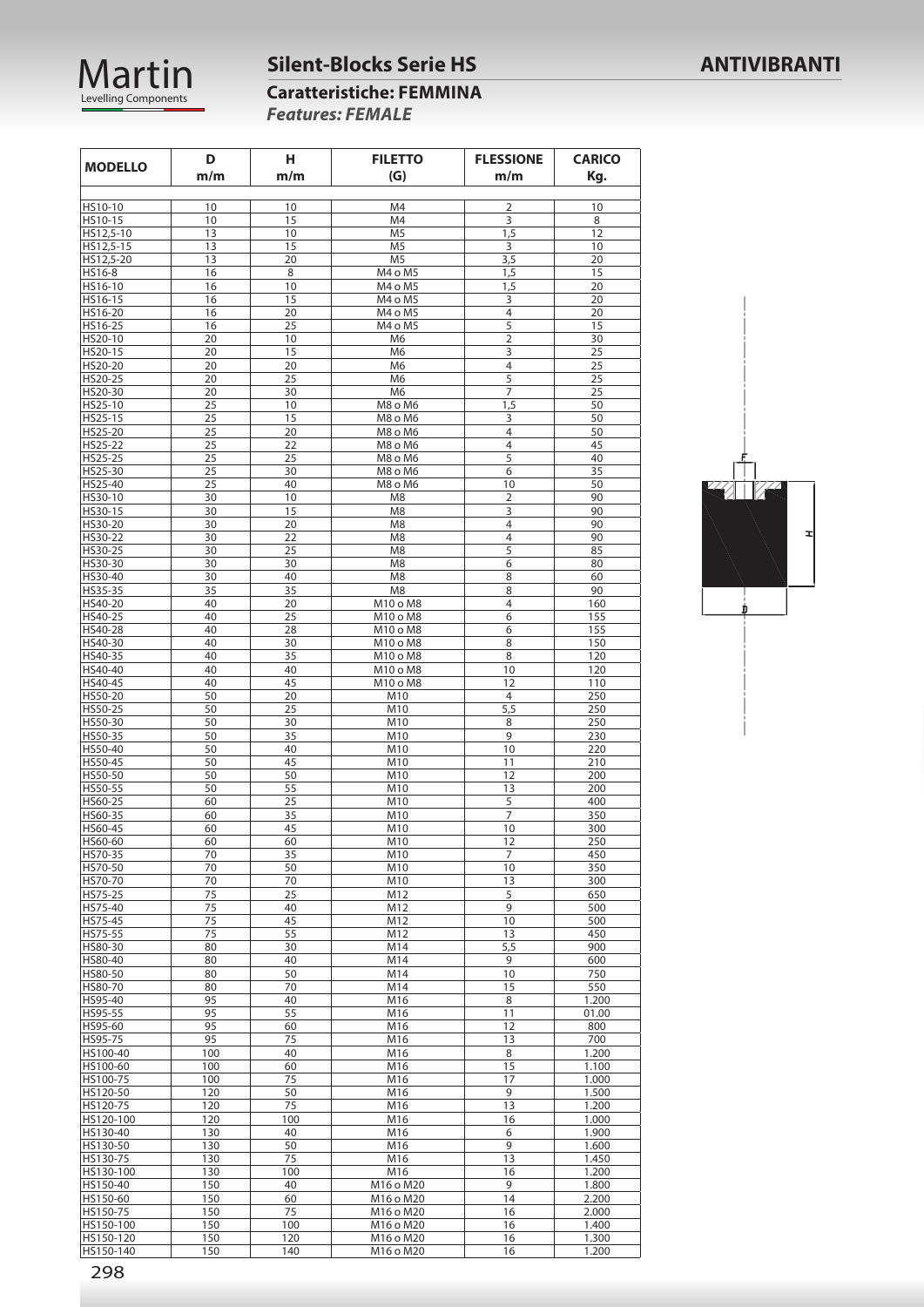#### **Silent-Blocks Serie TX - Inox ANTIVIBRANTI**

#### **Caratteristiche: MASCHIO/MASCHIO** *Features: MALE/MALE*

| <b>MODELLO</b> | D   | н   | <b>FILETTO</b> | G   | <b>FLESSIONE</b> | <b>CARICO</b> |
|----------------|-----|-----|----------------|-----|------------------|---------------|
|                | m/m | m/m | (F)            | m/m | m/m              | Kg.           |
|                |     |     |                |     |                  |               |
| TX20-20        | 20  | 20  | M6X18          | 18  | 4                | 25            |
| TX20-25        | 20  | 25  | M6X18          | 18  | 5                | 25            |
| TX25-25        | 25  | 25  | M8X18          | 18  | 5                | 40            |
| TX25-30        | 25  | 30  | M8X18          | 18  | 6                | 35            |
| TX30-30        | 30  | 30  | M8X18          | 18  | 6                | 80            |
| TX30-40        | 30  | 40  | M8X18          | 18  | 8                | 60            |
| TX35-35        | 35  | 35  | M8X18          | 18  | 8                | 90            |
| TX40-30        | 40  | 30  | M10X27         | 27  | 8                | 150           |
| TX40-40        | 40  | 40  | M10X27         | 27  | 10               | 120           |
| TX50-30        | 50  | 30  | M10X27         | 27  | 8                | 250           |
| TX50-40        | 50  | 40  | M10X27         | 27  | 10               | 220           |
| TX50-50        | 50  | 50  | M10X27         | 27  | 12               | 200           |
| TX60-45        | 60  | 45  | M10X27         | 27  | 10               | 300           |
| TX60-60        | 60  | 60  | M10X27         | 27  | 12               | 250           |





#### **Silent-Blocks Serie HDX - Inox**

**Caratteristiche: FEMMINA/FEMMINA** *Features: FEMALE/FEMALE* 

| <b>MODELLO</b> | D<br>m/m | н<br>m/m | D1<br>m/m | <b>FILETTO</b><br>(F) | <b>FLESSIONE</b><br>m/m | <b>CARICO</b><br>Kg. |
|----------------|----------|----------|-----------|-----------------------|-------------------------|----------------------|
|                |          |          |           |                       |                         |                      |
| HDX60-36       | 60       | 36       | 37        | M10                   |                         | 90                   |
| HDX60-60       | 60       | 60       | 51        | M10                   | 6                       | 150                  |
| HDX70-56       | 70       | 56       | 50        | M12                   | 6                       | 220                  |
| HDX90-77       | 90       | 77       | 79        | M12                   |                         | 500                  |
| HDX108-85      | 108      | 85       | 95        | M16                   | 10                      | 800                  |
| HDX130-96      | 130      | 96       | 115       | M16                   | 13                      | 1.400                |





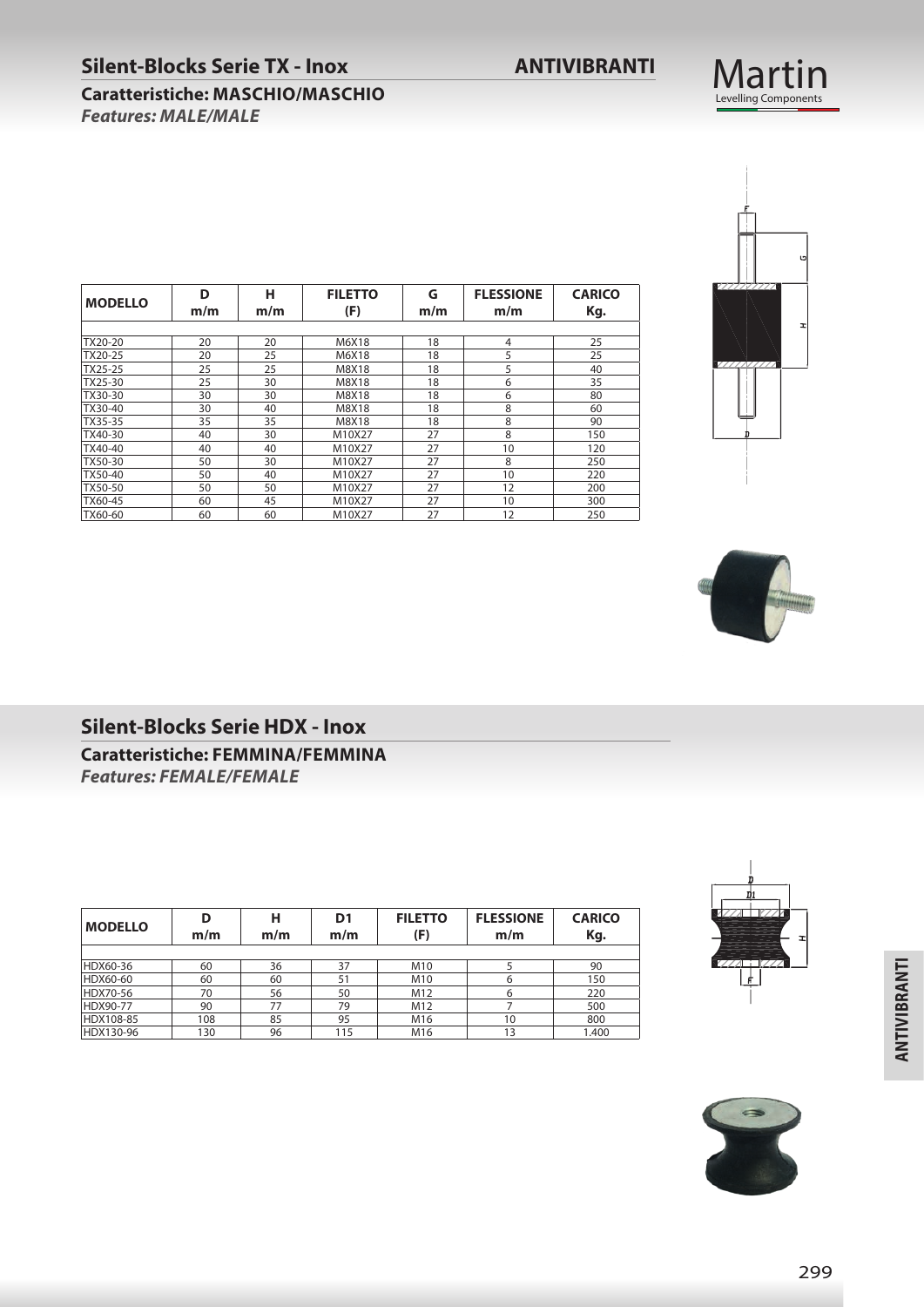

## **Silent-Blocks Serie TD Diablo ANTIVIBRANTI Caratteristiche: MASCHIO/MASCHIO**

*Features: MALE/MALE* 

| <b>MODELLO</b> | D<br>m/m | н<br>m/m | D <sub>1</sub><br>m/m | <b>FILETTO</b><br>(F) | G<br>m/m | <b>FLESSIONE</b><br>m/m | <b>CARICO</b><br>Kg. |
|----------------|----------|----------|-----------------------|-----------------------|----------|-------------------------|----------------------|
|                |          |          |                       |                       |          |                         |                      |
| TD20-20        | 20       | 20       | 12                    | M6                    | 18       | 18                      | 15                   |
| TD30-25        | 30       | 25       | 24                    | M8                    | 20       | 20                      | 40                   |
| TD40-28        | 40       | 28       | 22                    | M10                   | 25       | 25                      | 50                   |
| TD57-44        | 57       | 44       | 25                    | M <sub>8</sub>        | 20       | 20                      | 60                   |
| TD60-36        | 60       | 36       | 37                    | M10                   | 30       | 30                      | 90                   |
| TD60-43        | 60       | 46       | 35                    | M10                   | 30       | 30                      | 70                   |
| TD60-60        | 60       | 60       | 51                    | M10                   | 30       | 30                      | 150                  |
| TD70-56        | 70       | 56       | 50                    | M12                   | 35       | 35                      | 220                  |
| TD80-65        | 80       | 65       | 70                    | M14                   | 35       | 35                      | 400                  |
| TD90-77        | 90       | 77       | 79                    | M16                   | 45       | 45                      | 500                  |
| TD95-76        | 95       | 76       | 80                    | M16                   | 45       | 45                      | 400                  |
| TD108-85       | 108      | 85       | 95                    | M16                   | 45       | 45                      | 800                  |
| TD130-96       | 130      | 96       | 115                   | M16                   | 45       | 45                      | 1.400                |





#### **Silent-Blocks Serie HD Diablo**

**Caratteristiche: FEMMINA/FEMMINA** *Features: FEMALE/FEMALE* 

| <b>MODELLO</b> | D<br>m/m | н<br>m/m | D <sub>1</sub><br>m/m | <b>FILETTO</b><br>(F) | <b>FLESSIONE</b><br>m/m | <b>CARICO</b><br>Kg. |
|----------------|----------|----------|-----------------------|-----------------------|-------------------------|----------------------|
|                |          |          |                       |                       |                         |                      |
| HD20-20        | 20       | 20       | 12                    | M6                    | 2,5                     | 15                   |
| HD30-25        | 30       | 25       | 24                    | M <sub>8</sub>        | 4                       | 40                   |
| HD40-28        | 40       | 28       | 22                    | M10                   | 5                       | 60                   |
| HD60-36        | 60       | 36       | 37                    | M10                   | 5                       | 90                   |
| HD60-43        | 60       | 43       | 35                    | M10                   | 4                       | 70                   |
| HD60-60        | 60       | 60       | 51                    | M <sub>10</sub>       | 6                       | 150                  |
| HD70-56        | 70       | 56       | 50                    | M12                   | 6                       | 220                  |
| HD80-65        | 80       | 65       | 70                    | M12                   | 8                       | 400                  |
| HD90-50        | 90       | 50       | 80                    | M12                   | 4                       | 800                  |
| HD95-76        | 95       | 76       | 80                    | M16                   | 9,5                     | 400                  |
| HD90-77        | 90       | 77       | 79                    | M12                   | 7                       | 500                  |
| HD108-85       | 108      | 85       | 95                    | M16                   | 10                      | 800                  |
| HD130-96       | 130      | 96       | 115                   | M16                   | 13                      | 1.400                |